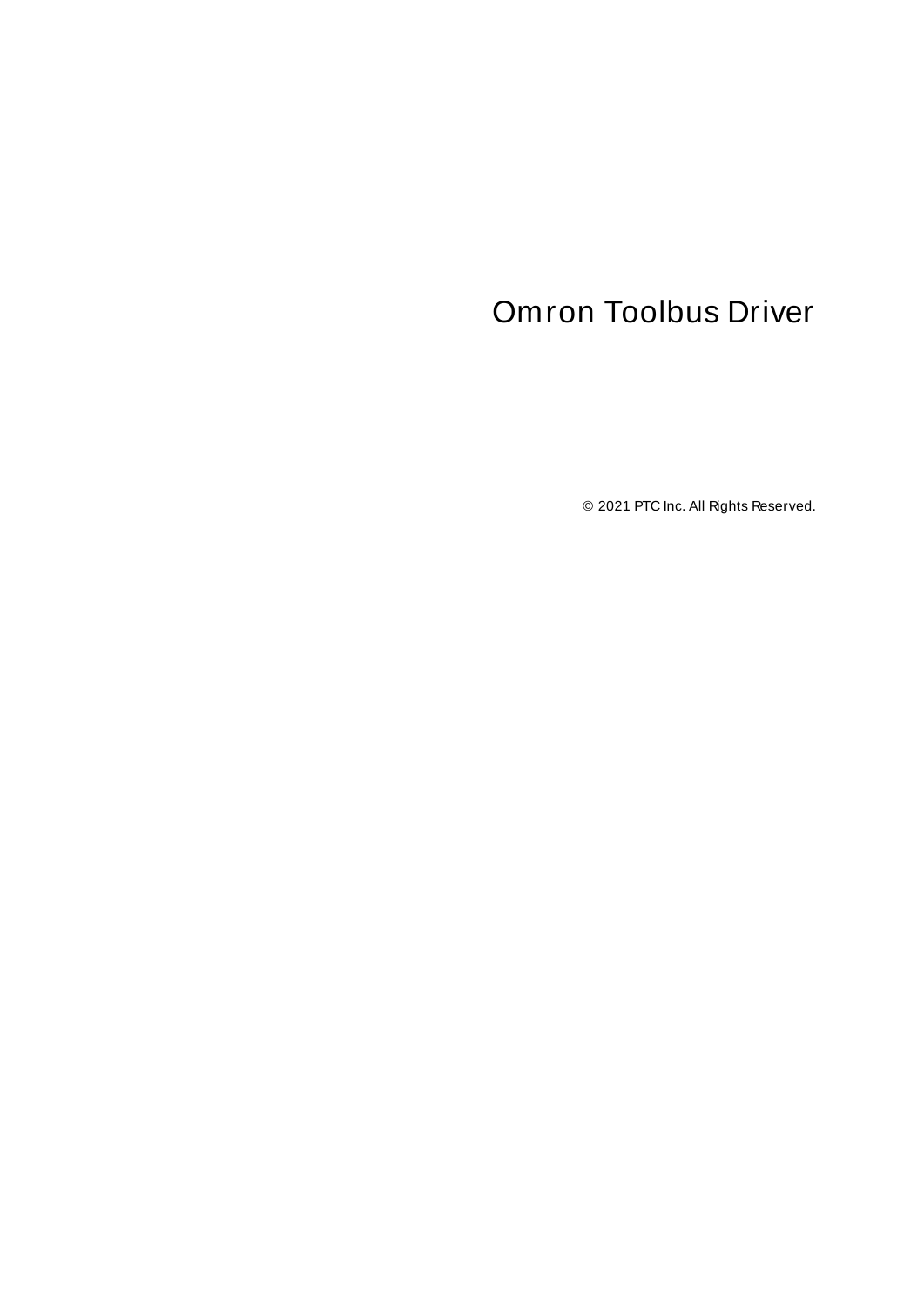# <span id="page-1-0"></span>Table of Contents

| Device responded with error.   Error code = ' <code>', Address = '<address>', Size = '<number>'</number></address></code> |  |
|---------------------------------------------------------------------------------------------------------------------------|--|
|                                                                                                                           |  |
|                                                                                                                           |  |
|                                                                                                                           |  |
|                                                                                                                           |  |
| Device cannot process command.   Address = ' <address>', Size = '<number>'. 21</number></address>                         |  |
|                                                                                                                           |  |
| Device responded with a command format error.   Address = ' <address>', Size = '<number>'</number></address>              |  |
|                                                                                                                           |  |
| Device responded with a command parameter error.   Address = ' <address>', Size = '<number>'</number></address>           |  |
| Device responded with read not possible.   Address = ' <address>', Size = '<number>' (bytes).  22</number></address>      |  |
|                                                                                                                           |  |
| Device cannot accept command.   Address = ' <address>', Size = '<number>' (bytes). 22</number></address>                  |  |
|                                                                                                                           |  |
| Device responded with write not possible.   Address = ' <address>', Size = '<number>' (bytes). 23</number></address>      |  |
| Unable to write to address for device, the device is in Run Mode.   Address = ' <address>'. 23</address>                  |  |
| Unable to read address for device, the device is in Run Mode.   Address = ' <address>'. 23</address>                      |  |
| Unable to write to address for device due to a checksum error.   Address = ' <address>'. 23</address>                     |  |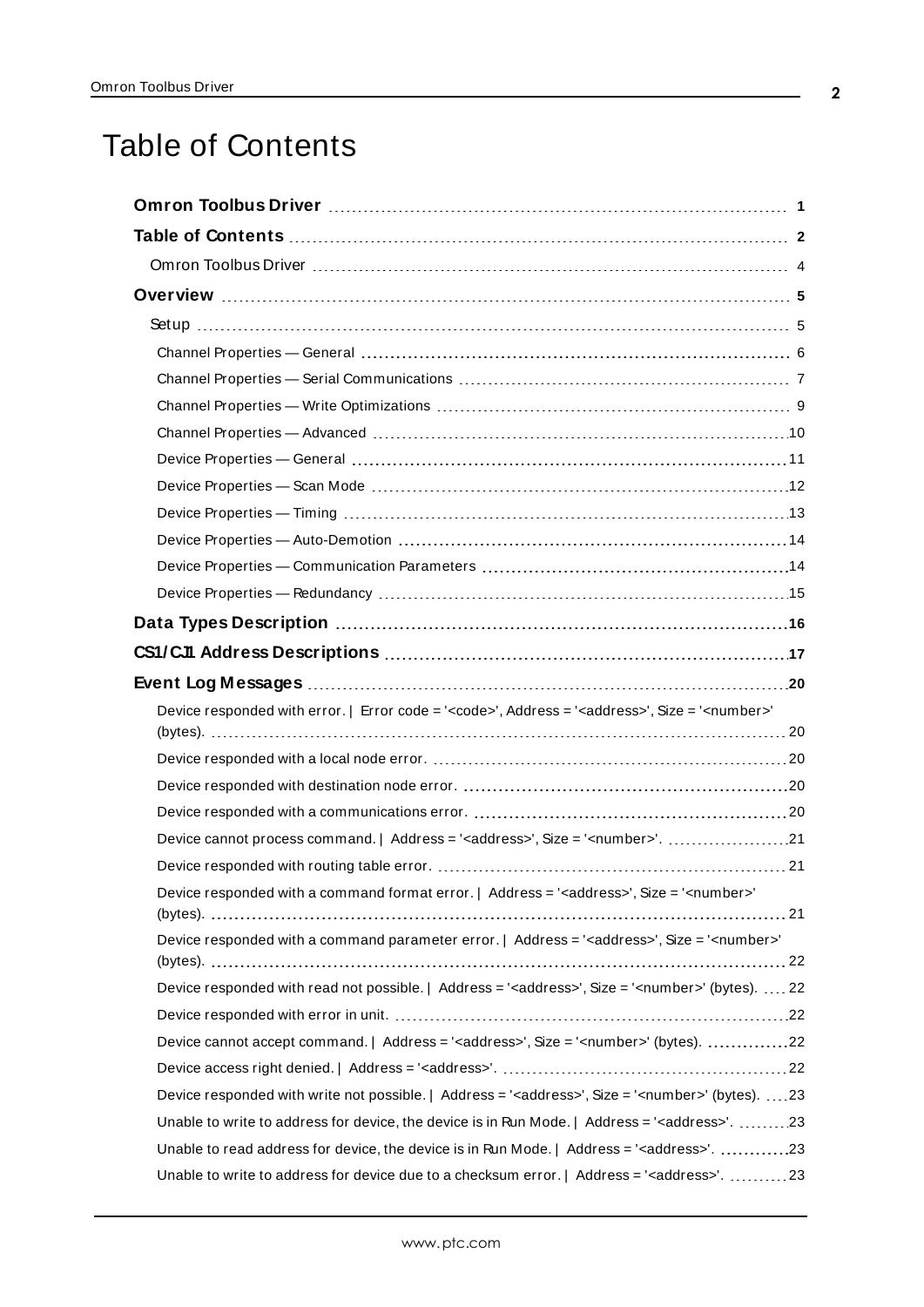| Unable to read address for device due to a checksum error.   Address = ' <address>'. 24</address> |  |
|---------------------------------------------------------------------------------------------------|--|
|                                                                                                   |  |
|                                                                                                   |  |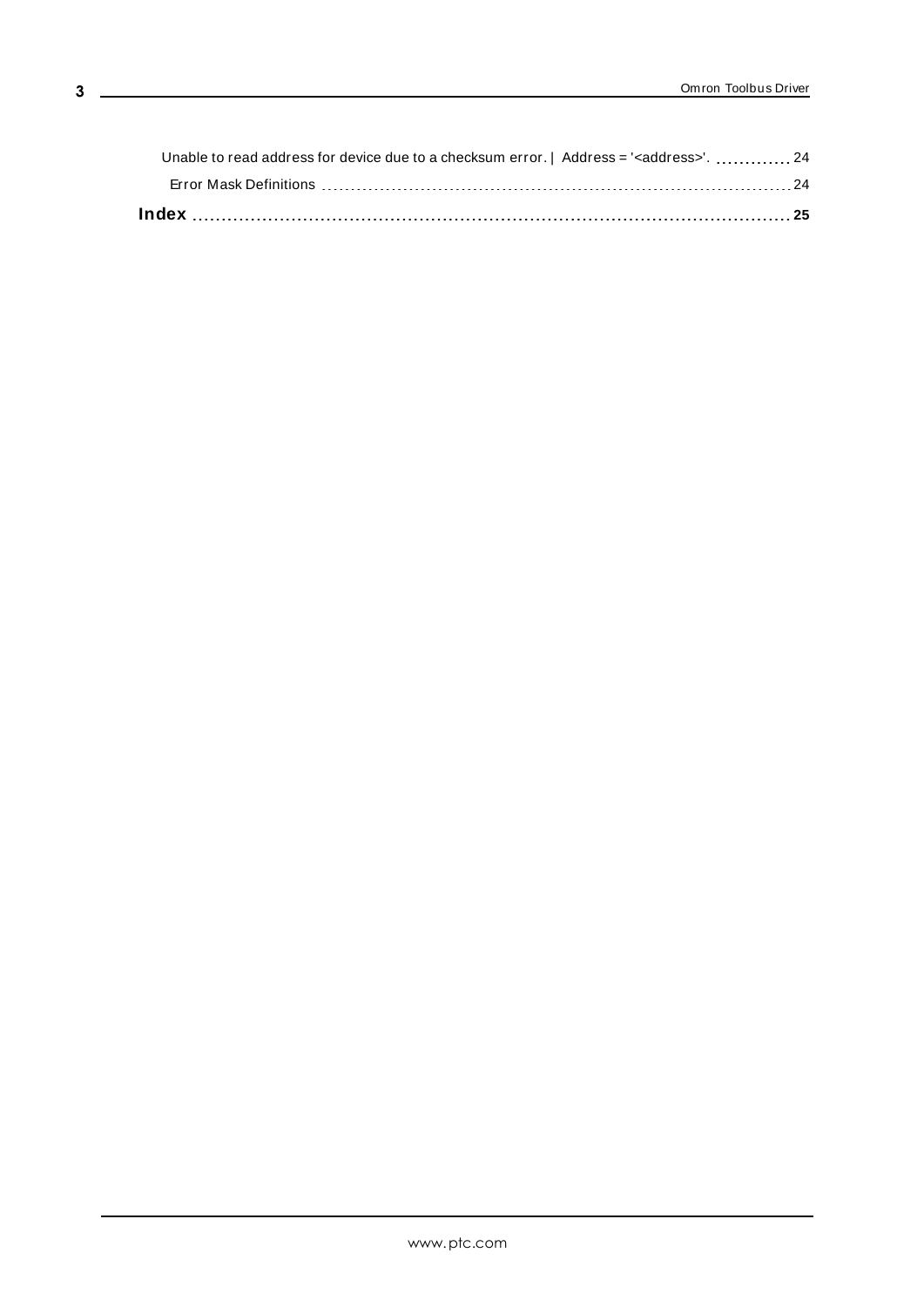### <span id="page-3-0"></span>**Omron Toolbus Driver**

Help version 1.025

### **CONTENTS**

**[Overview](#page-4-0)** What is the Omron Toolbus Driver?

**[Setup](#page-4-1)** How do I configure a device for use with this driver?

**Data Types [Description](#page-15-0)** What data types does this driver support?

### **Address [Descriptions](#page-16-0)**

How do I address a data location on an Omron Toolbus device?

#### **Event Log [M essages](#page-19-1)**

What messages does the Omron Toolbus Driver produce?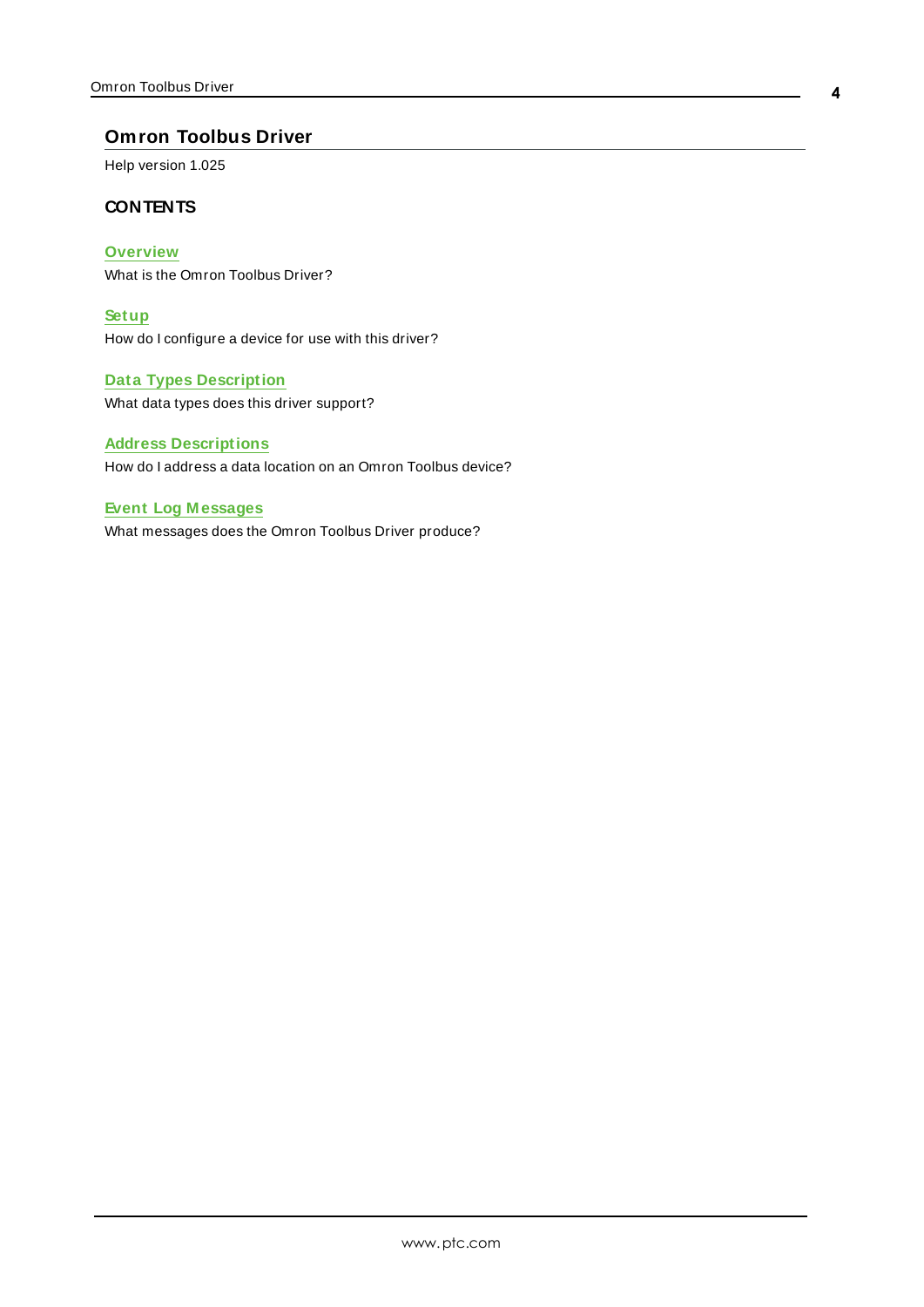### <span id="page-4-10"></span><span id="page-4-0"></span>**Overview**

The Omron Toolbus Driver provides a reliable way to connect Omron Toolbus devices to client applications; including HMI, SCADA, Historian, MES, ERP, and countless custom applications. It is intended for use with CJ1-series and CS1-series models.

### <span id="page-4-13"></span><span id="page-4-1"></span>**Setup**

**Supported Devices**

CJ1-series CS1-series

### <span id="page-4-5"></span>**Communication Protocol**

Omron Toolbus

### **Channel and Device Limits**

The maximum number of channels supported by this driver is 100. The maximum number of devices supported by this driver is 32 per channel.

### <span id="page-4-4"></span><span id="page-4-2"></span>**Supported Communication Parameters**

<span id="page-4-12"></span><span id="page-4-11"></span><span id="page-4-6"></span>Baud Rate: 1200, 2400, 4800, 9600, 19200, 38400, 57600, 115200 bps Parity: Even, Odd or None Data Bits: 7 or 8 Stop Bits: 1 or 2

### <span id="page-4-9"></span><span id="page-4-7"></span>**Ethernet Encapsulation**

This driver supports Ethernet Encapsulation, which allows the driver to communicate with serial devices attached to an Ethernet network using a terminal server. It may be set through the channel properties.

### <span id="page-4-8"></span>**Flow Control**

When using an RS232/RS485 converter, the type of flow control required depends on the needs of the converter. Some converters do not require any flow control and others require RTSflow. Consult the converter's documentation to determine its flow requirements. An RS485 converter that provides automatic flow control is recommended.

**Note:** When using the manufacturer's supplied communications cable, it is sometimes necessary to choose a flow control setting of **RTS**or **RTS Always** in Channel Properties.

### <span id="page-4-3"></span>**Cable**

An Omron CS1W-CN226 to DB-9 cable should be used.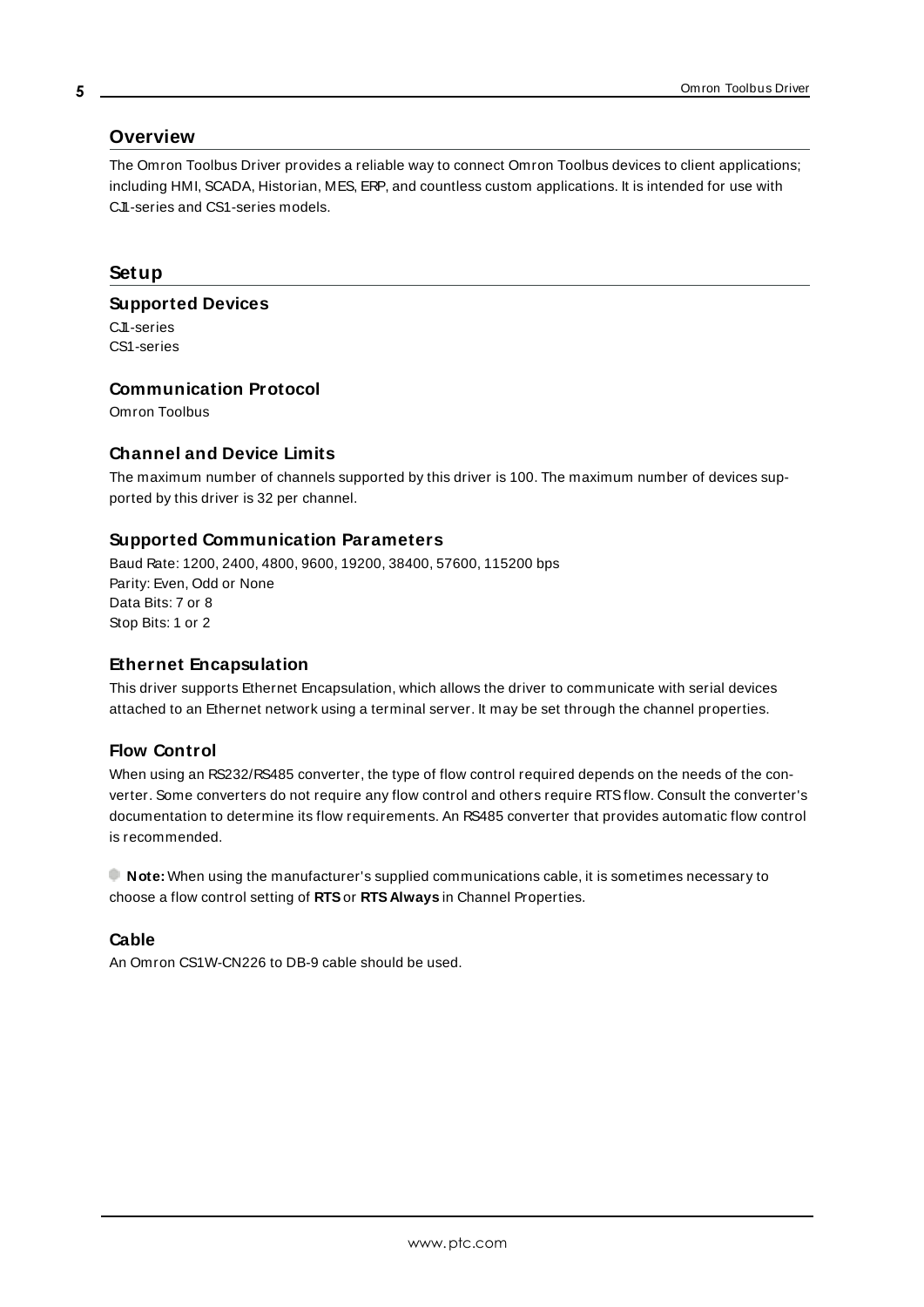### <span id="page-5-0"></span>**Channel Properties — General**

This server supports the use of multiple simultaneous communications drivers. Each protocol or driver used in a server project is called a channel. A server project may consist of many channels with the same communications driver or with unique communications drivers. A channel acts as the basic building block of an OPC link. This group is used to specify general channel properties, such as the identification attributes and operating mode.

| <b>Property Groups</b>          | <b>Identification</b><br>$\overline{ }$ |                |
|---------------------------------|-----------------------------------------|----------------|
| General                         | Name                                    |                |
| Write Optimizations<br>Advanced | Description                             |                |
|                                 | Driver                                  |                |
|                                 | $\Box$ Diagnostics                      |                |
|                                 | <b>Diagnostics Capture</b>              | <b>Disable</b> |

### **Identification**

**Name**: Specify the user-defined identity of this channel. In each server project, each channel name must be unique. Although names can be up to 256 characters, some client applications have a limited display window when browsing the OPC server's tag space. The channel name is part of the OPC browser information. The property is required for creating a channel.

For information on reserved characters, refer to "How To... Properly Name a Channel, Device, Tag, and Tag Group" in the server help.

**Description**: Specify user-defined information about this channel.

Many of these properties, including Description, have an associated system tag.

**Driver**: Specify the protocol / driver for this channel. This property specifies the device driver that was selected during channel creation. It is a disabled setting in the channel properties. The property is required for creating a channel.

**Note**: With the server's online full-time operation, these properties can be changed at any time. This includes changing the channel name to prevent clients from registering data with the server. If a client has already acquired an item from the server before the channel name is changed, the items are unaffected. If, after the channel name has been changed, the client application releases the item and attempts to reacquire using the old channel name, the item is not accepted. Changes to the properties should not be made once a large client application has been developed. Utilize proper user role and privilege management to prevent operators from changing properties or accessing server features.

### **Diagnostics**

**Diagnostics Capture**: When enabled, this option makes the channel's diagnostic information available to OPC applications allows the usage of statistics tags that provide feedback to client applications regarding the operation of the channel. Because the server's diagnostic features require a minimal amount of overhead processing, it is recommended that they be utilized when needed and disabled when not. The default is disabled.

**Note:** This property is not available if the driver does not support diagnostics.

**• For more information, refer to "Communication Diagnostics" and "Statistics Tags" in the server help.**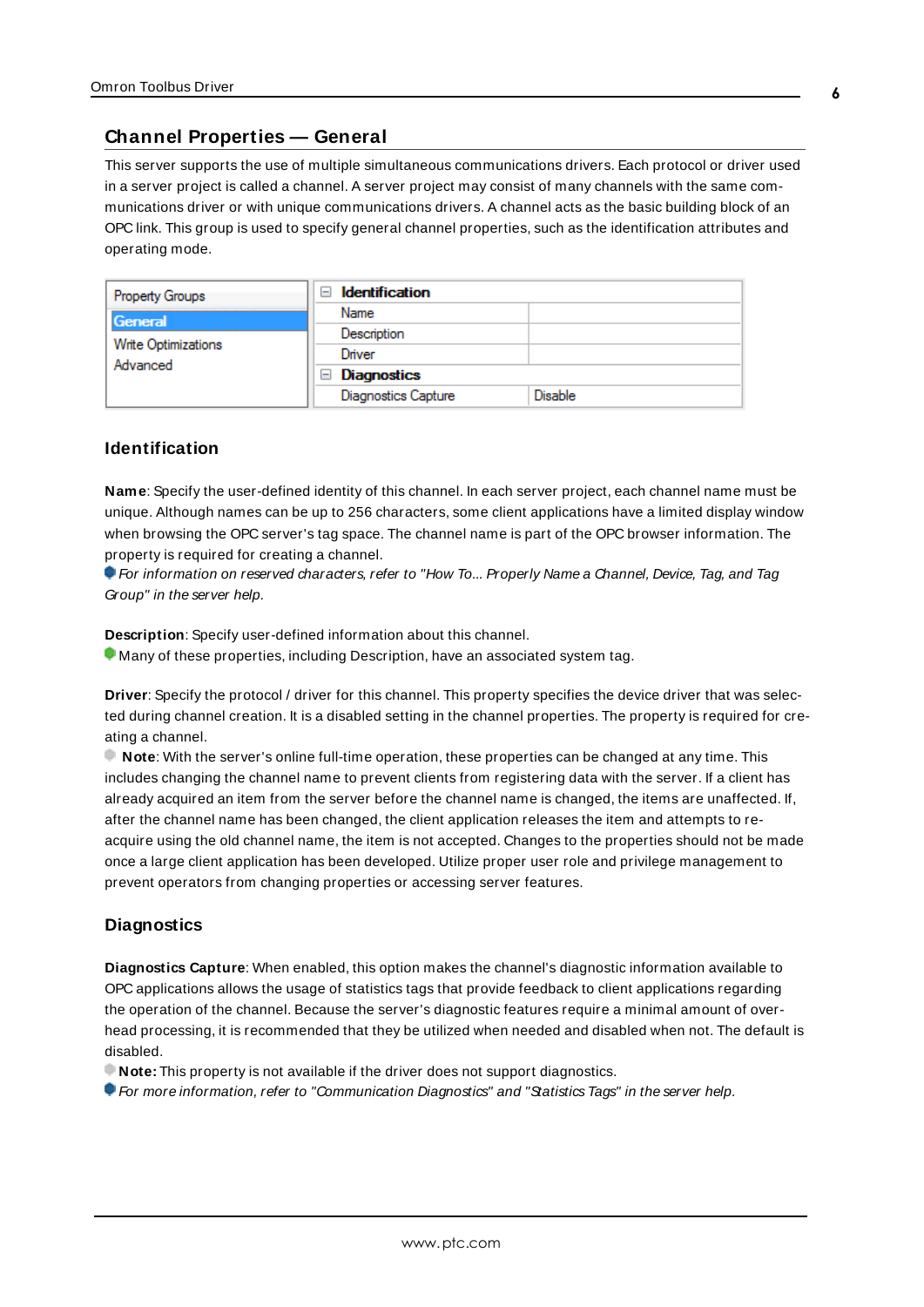## <span id="page-6-0"></span>**Channel Properties — Serial Communications**

Serial communication properties are available to serial drivers and vary depending on the driver, connection type, and options selected. Below is a superset of the possible properties. Click to jump to one of the sections: **[Connection](#page-6-1) Type**, **Serial Port [Settings](#page-6-2)** or **[Ethernet](#page-7-0) Settings**, and **[Operational](#page-7-1) Behavior**.

**Note**: With the server's online full-time operation, these properties can be changed at any time. Utilize proper user role and privilege management to prevent operators from changing properties or accessing server features.

| <b>Property Groups</b>       | <b>Connection Type</b><br>$\overline{}$ |                   |
|------------------------------|-----------------------------------------|-------------------|
| General                      | Physical Medium                         | <b>COM Port</b>   |
| <b>Serial Communications</b> | <b>Serial Port Settings</b><br>$=$      |                   |
| <b>Write Optimizations</b>   | COM ID                                  | 39                |
| Advanced                     | <b>Baud Rate</b>                        | 19200             |
|                              | Data Bits                               | 8                 |
|                              | Parity                                  | None              |
|                              | Stop Bits                               |                   |
|                              | <b>Flow Control</b>                     | <b>RTS Always</b> |
|                              | <b>Operational Behavior</b><br>н        |                   |
|                              | <b>Report Communication Errors</b>      | Enable            |
|                              | Close Idle Connection                   | Enable            |
|                              | Idle Time to Close (s)                  | 15                |

### <span id="page-6-1"></span>**Connection Type**

**Physical Medium**: Choose the type of hardware device for data communications. Options include COM Port, None, Modem, and Ethernet Encapsulation. The default is COM Port.

- <sup>l</sup> **None**: Select None to indicate there is no physical connection, which displays the **[Operation](#page-8-1) with no [Communications](#page-8-1)** section.
- <sup>l</sup> **COM Port**: Select Com Port to display and configure the **Serial Port [Settings](#page-6-2)** section.
- **Modem**: Select Modem if phone lines are used for communications, which are configured in the **Modem [Settings](#page-8-2)** section.
- **Ethernet Encap.**: Select if Ethernet Encapsulation is used for communications, which displays the **[Ethernet](#page-7-0) Settings** section.
- **Shared**: Verify the connection is correctly identified as sharing the current configuration with another channel. This is a read-only property.

### <span id="page-6-2"></span>**Serial Port Settings**

**COM ID**: Specify the Communications ID to be used when communicating with devices assigned to the channel. The valid range is 1 to 9991 to 16. The default is 1.

**Baud Rate**: Specify the baud rate to be used to configure the selected communications port.

**Data Bits**: Specify the number of data bits per data word. Options include 5, 6, 7, or 8.

**Parity**: Specify the type of parity for the data. Options include Odd, Even, or None.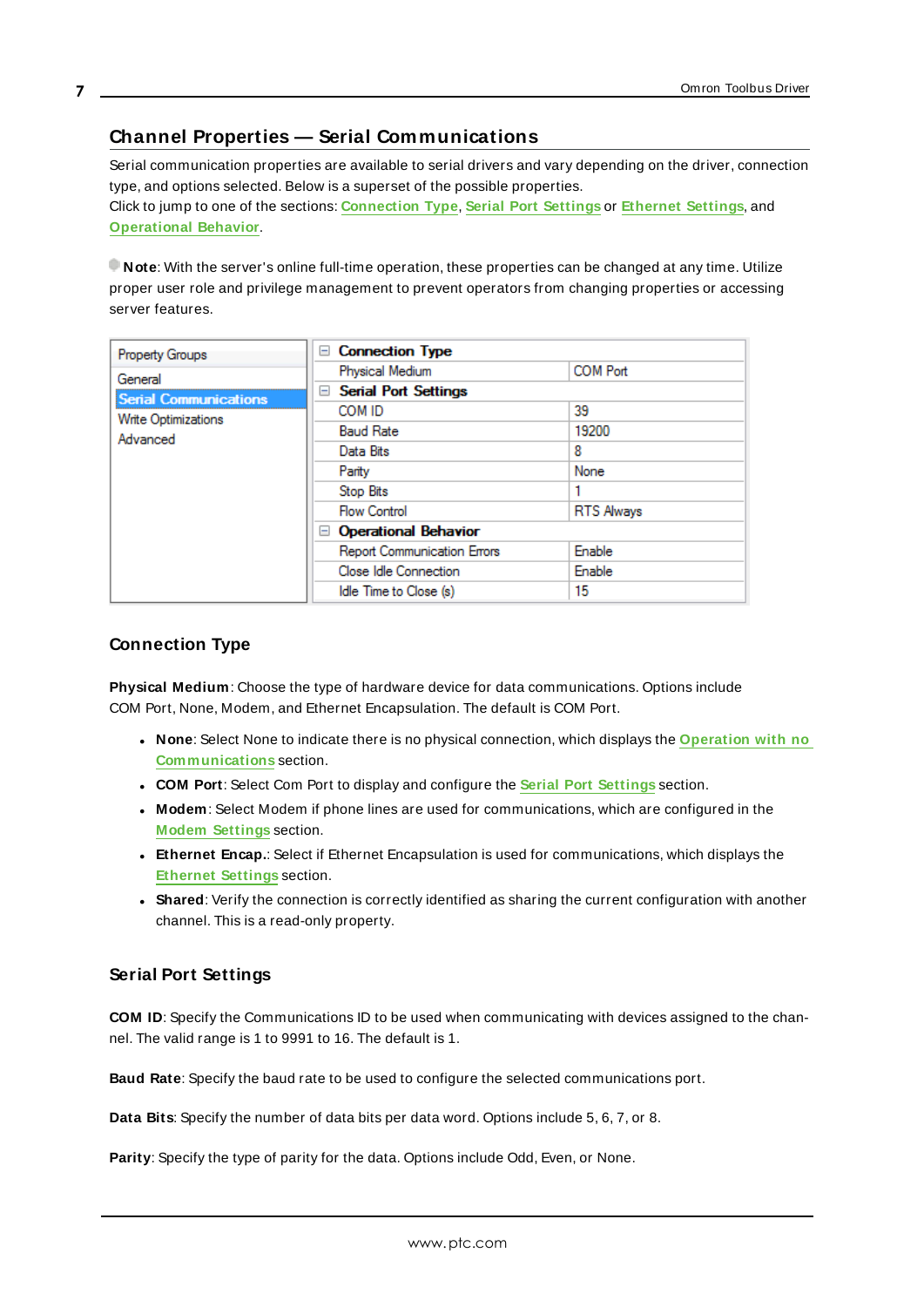**Stop Bits**: Specify the number of stop bits per data word. Options include 1 or 2.

**Flow Control**: Select how the RTSand DTRcontrol lines are utilized. Flow control is required to communicate with some serial devices. Options are:

- **None:** This option does not toggle or assert control lines.
- **DTR:** This option asserts the DTR line when the communications port is opened and remains on.
- **RTS:** This option specifies that the RTS line is high if bytes are available for transmission. After all buffered bytes have been sent, the RTSline is low. This is normally used with RS232/RS485 converter hardware.
- **RTS, DTR:** This option is a combination of DTR and RTS.
- <sup>l</sup> **RTS Always**: This option asserts the RTSline when the communication port is opened and remains on.
- <sup>l</sup> **RTS Manual**: This option asserts the RTSline based on the timing properties entered for RTSLine Control. It is only available when the driver supports manual RTSline control (or when the properties are shared and at least one of the channels belongs to a driver that provides this support). RTS Manual adds an **RTS Line Control** property with options as follows:
	- **Raise**: This property specifies the amount of time that the RTS line is raised prior to data transmission. The valid range is 0 to 9999 milliseconds. The default is 10 milliseconds.
	- **Drop**: This property specifies the amount of time that the RTS line remains high after data transmission. The valid range is 0 to 9999 milliseconds. The default is 10 milliseconds.
	- **Poll Delay**: This property specifies the amount of time that polling for communications is delayed. The valid range is 0 to 9999. The default is 10 milliseconds.

**Tip**: When using two-wire RS-485, "echoes" may occur on the communication lines. Since this communication does not support echo suppression, it is recommended that echoes be disabled or a RS-485 converter be used.

### <span id="page-7-1"></span>**Operational Behavior**

- <sup>l</sup> **Report Communication Errors**: Enable or disable reporting of low-level communications errors. When enabled, low-level errors are posted to the Event Log as they occur. When disabled, these same errors are not posted even though normal request failures are. The default is Enable.
- <sup>l</sup> **Close Idle Connection**: Choose to close the connection when there are no longer any tags being referenced by a client on the channel. The default is Enable.
- **.** Idle Time to Close: Specify the amount of time that the server waits once all tags have been removed before closing the COM port. The default is 15 seconds.

#### <span id="page-7-0"></span>**Ethernet Settings**

**Note**: Not all serial drivers support Ethernet Encapsulation. If this group does not appear, the functionality is not supported.

Ethernet Encapsulation provides communication with serial devices connected to terminal servers on the Ethernet network. A terminal server is essentially a virtual serial port that converts TCP/IP messages on the Ethernet network to serial data. Once the message has been converted, users can connect standard devices that support serial communications to the terminal server. The terminal server's serial port must be properly configured to match the requirements of the serial device to which it is attached. For more information, refer to "Using Ethernet Encapsulation" in the server help.

<sup>l</sup> **Network Adapter**: Indicate a network adapter to bind for Ethernet devices in this channel. Choose a network adapter to bind to or allow the OSto select the default.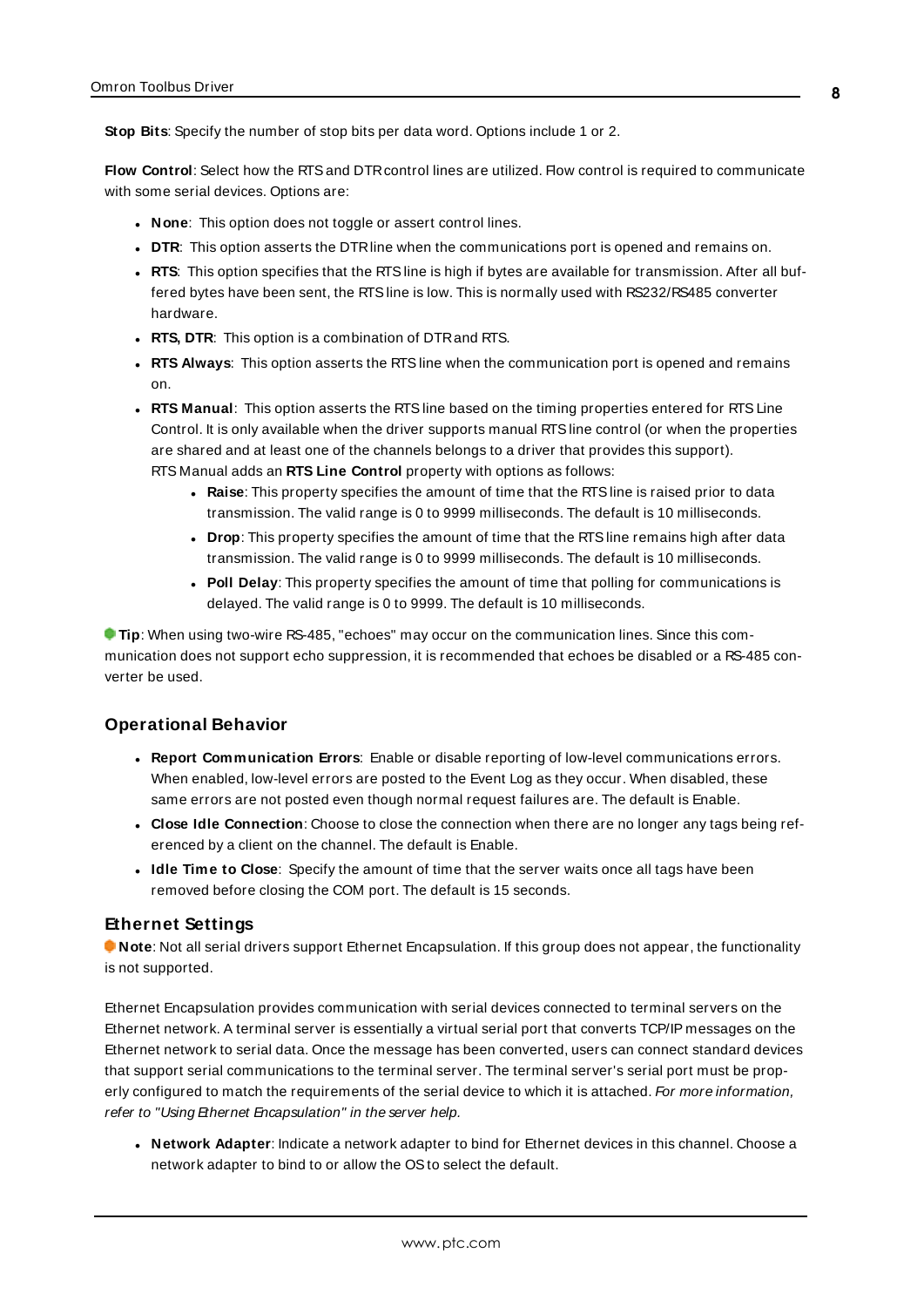Specific drivers may display additional Ethernet Encapsulation properties. For more information, refer to **Channel Properties — Ethernet Encapsulation**.

### <span id="page-8-2"></span>**Modem Settings**

- **Modem**: Specify the installed modem to be used for communications.
- **Connect Timeout**: Specify the amount of time to wait for connections to be established before failing a read or write. The default is 60 seconds.
- <sup>l</sup> **Modem Properties**: Configure the modem hardware. When clicked, it opens vendor-specific modem properties.
- **Auto-Dial**: Enables the automatic dialing of entries in the Phonebook. The default is Disable. For more information, refer to "Modem Auto-Dial" in the server help.
- <sup>l</sup> **Report Communication Errors**: Enable or disable reporting of low-level communications errors. When enabled, low-level errors are posted to the Event Log as they occur. When disabled, these same errors are not posted even though normal request failures are. The default is Enable.
- **Close Idle Connection**: Choose to close the modem connection when there are no longer any tags being referenced by a client on the channel. The default is Enable.
- <sup>l</sup> **Idle Time to Close**: Specify the amount of time that the server waits once all tags have been removed before closing the modem connection. The default is 15 seconds.

#### <span id="page-8-1"></span>**Operation with no Communications**

**Read Processing**: Select the action to be taken when an explicit device read is requested. Options include Ignore and Fail. Ignore does nothing; Fail provides the client with an update that indicates failure. The default setting is Ignore.

### <span id="page-8-0"></span>**Channel Properties — Write Optimizations**

The server must ensure that the data written from the client application gets to the device on time. Given this goal, the server provides optimization properties to meet specific needs or improve application responsiveness.

| <b>Property Groups</b>     | $\Box$ Write Optimizations |                                      |
|----------------------------|----------------------------|--------------------------------------|
| General                    | Optimization Method        | Write Only Latest Value for All Tags |
|                            | Duty Cycle                 |                                      |
| <b>Write Optimizations</b> |                            |                                      |

### **Write Optimizations**

**Optimization Method**: Controls how write data is passed to the underlying communications driver. The options are:

- <sup>l</sup> **Write All Values for All Tags**: This option forces the server to attempt to write every value to the controller. In this mode, the server continues to gather write requests and add them to the server's internal write queue. The server processes the write queue and attempts to empty it by writing data to the device as quickly as possible. This mode ensures that everything written from the client applications is sent to the target device. This mode should be selected if the write operation order or the write item's content must uniquely be seen at the target device.
- <sup>l</sup> **Write Only Latest Value for Non-Boolean Tags**: Many consecutive writes to the same value can accumulate in the write queue due to the time required to actually send the data to the device. If the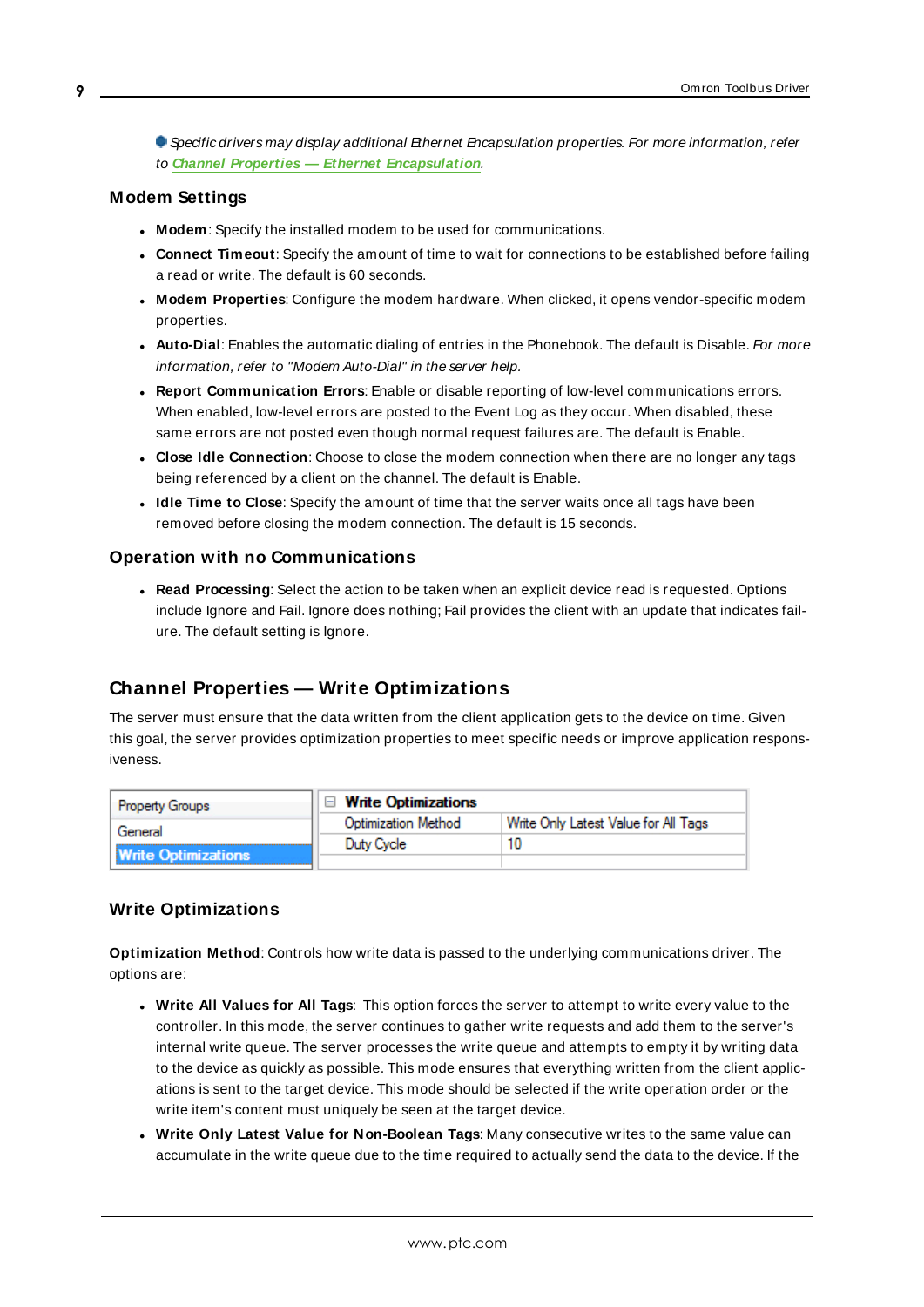server updates a write value that has already been placed in the write queue, far fewer writes are needed to reach the same final output value. In this way, no extra writes accumulate in the server's queue. When the user stops moving the slide switch, the value in the device is at the correct value at virtually the same time. As the mode states, any value that is not a Boolean value is updated in the server's internal write queue and sent to the device at the next possible opportunity. This can greatly improve the application performance.

**Note**: This option does not attempt to optimize writes to Boolean values. It allows users to optimize the operation of HMI data without causing problems with Boolean operations, such as a momentary push button.

**• Write Only Latest Value for All Tags**: This option takes the theory behind the second optimization mode and applies it to all tags. It is especially useful if the application only needs to send the latest value to the device. This mode optimizes all writes by updating the tags currently in the write queue before they are sent. This is the default mode.

**Duty Cycle**: is used to control the ratio of write to read operations. The ratio is always based on one read for every one to ten writes. The duty cycle is set to ten by default, meaning that ten writes occur for each read operation. Although the application is performing a large number of continuous writes, it must be ensured that read data is still given time to process. A setting of one results in one read operation for every write operation. If there are no write operations to perform, reads are processed continuously. This allows optimization for applications with continuous writes versus a more balanced back and forth data flow. **Note**: It is recommended that the application be characterized for compatibility with the write optimization enhancements before being used in a production environment.

### <span id="page-9-0"></span>**Channel Properties — Advanced**

This group is used to specify advanced channel properties. Not all drivers support all properties; so the Advanced group does not appear for those devices.

| <b>Property Groups</b>     | $\Box$ Non-Normalized Float Handling |                   |
|----------------------------|--------------------------------------|-------------------|
| General                    | <b>Floating-Point Values</b>         | Replace with Zero |
| <b>Write Optimizations</b> | <b>Inter-Device Delay</b>            |                   |
| <b>Advanced</b>            | Inter-Device Delay (ms)              |                   |
|                            |                                      |                   |

**Non-Normalized Float Handling**: A non-normalized value is defined as Infinity, Not-a-Number (NaN), or as a Denormalized Number. The default is Replace with Zero. Drivers that have native float handling may default to Unmodified. Non-normalized float handling allows users to specify how a driver handles non-normalized IEEE-754 floating point data. Descriptions of the options are as follows:

- <sup>l</sup> **Replace with Zero**: This option allows a driver to replace non-normalized IEEE-754 floating point values with zero before being transferred to clients.
- <sup>l</sup> **Unmodified**: This option allows a driver to transfer IEEE-754 denormalized, normalized, non-number, and infinity values to clients without any conversion or changes.

**Note:** This property is not available if the driver does not support floating-point values or if it only supports the option that is displayed. According to the channel's float normalization setting, only real-time driver tags (such as values and arrays) are subject to float normalization. For example, EFM data is not affected by this setting.

For more information on the floating-point values, refer to "How To ... Work with Non-Normalized Floating-Point Values" in the server help.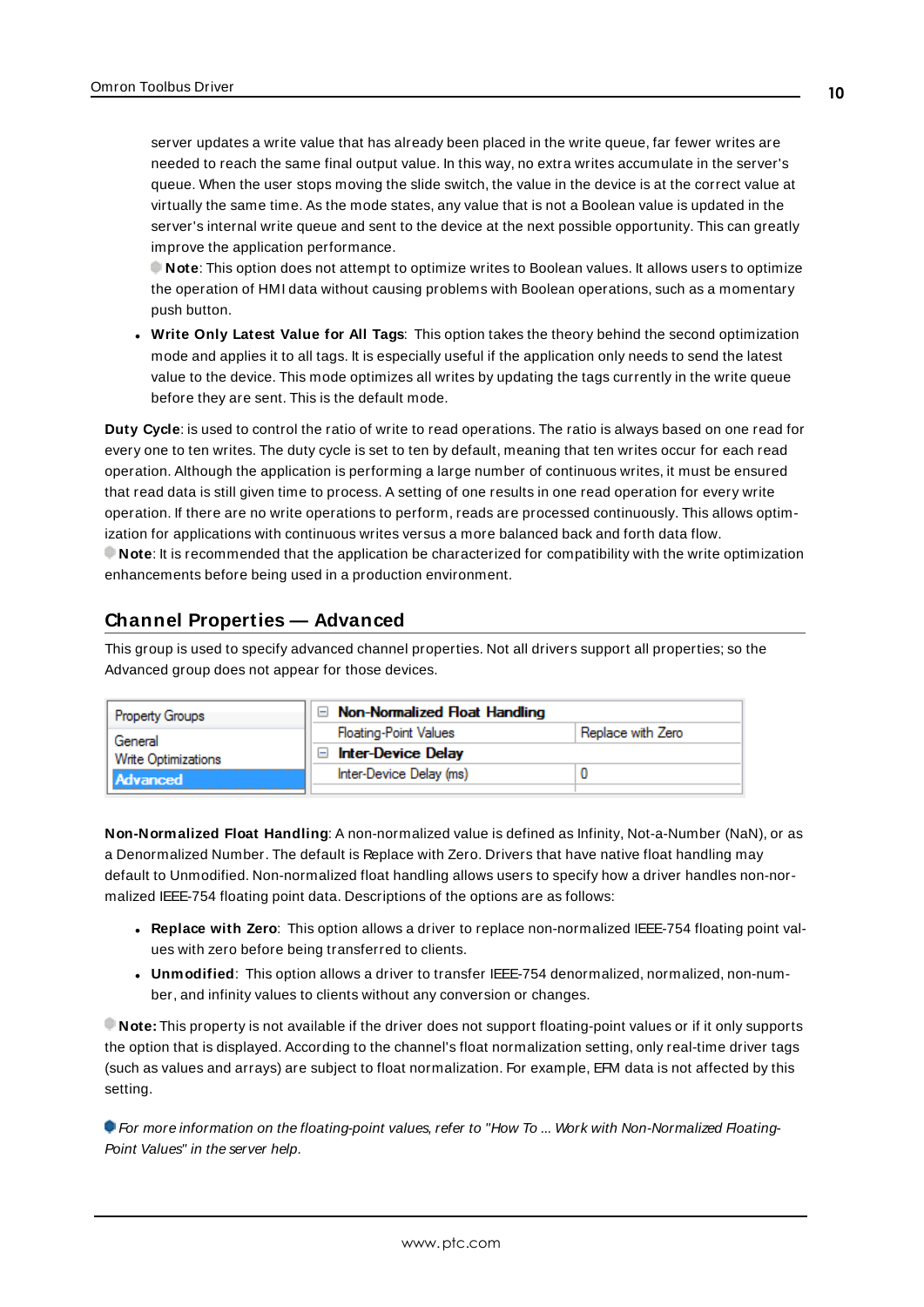**Inter-Device Delay**: Specify the amount of time the communications channel waits to send new requests to the next device after data is received from the current device on the same channel. Zero (0) disables the delay.

<span id="page-10-0"></span>**Note:** This property is not available for all drivers, models, and dependent settings.

| <b>Property Groups</b>          | <b>Identification</b><br>$\overline{}$ |               |
|---------------------------------|----------------------------------------|---------------|
| General                         | Name                                   | Omron Toolbus |
| Scan Mode                       | Description                            |               |
| Timing                          | Channel Assignment                     | Omron Toolbus |
| Auto-Demotion                   | Driver                                 | Omron Toolbus |
| <b>Communication Parameters</b> | Model                                  | CS1           |
| Redundancy                      | ID                                     | 0.0.0         |
|                                 | <b>Operating Mode</b><br>$-$           |               |
|                                 | Data Collection                        | Enable        |
|                                 | Simulated                              | No            |

## **Device Properties — General**

### **Identification**

**Name**: User-defined identity of this device.

<span id="page-10-1"></span>**Description**: User-defined information about this device.

<span id="page-10-3"></span>**Channel Assignment**: User-defined name of the channel to which this device currently belongs.

<span id="page-10-5"></span>**Driver**: Selected protocol driver for this device.

**Model:** The specific version of the device. For a list of models that support the FINS Communications Service, refer to the manufacturer's website.

<span id="page-10-4"></span>**ID**: The ID specifies the three-layer network address that uniquely identifies the target device. The format of the ID is UU.AAA.NNN, where:

- **UU:** Unit Number of the Host Link Unit used for PC interface (0 to 31 decimal).
- **AAA:** Toolbus Destination Network Address (0 to 127 decimal).
- **NNN:** Toolbus Destination Node Number (0 to 254 decimal).

**Tip:** For local connections, use 0.0.0.

### <span id="page-10-2"></span>**Operating Mode**

**Data Collection**: This property controls the device's active state. Although device communications are enabled by default, this property can be used to disable a physical device. Communications are not attempted when a device is disabled. From a client standpoint, the data is marked as invalid and write operations are not accepted. This property can be changed at any time through this property or the device system tags.

<span id="page-10-6"></span>**Simulated**: This option places the device into Simulation Mode. In this mode, the driver does not attempt to communicate with the physical device, but the server continues to return valid OPC data. Simulated stops physical communications with the device, but allows OPC data to be returned to the OPC client as valid data.

**11**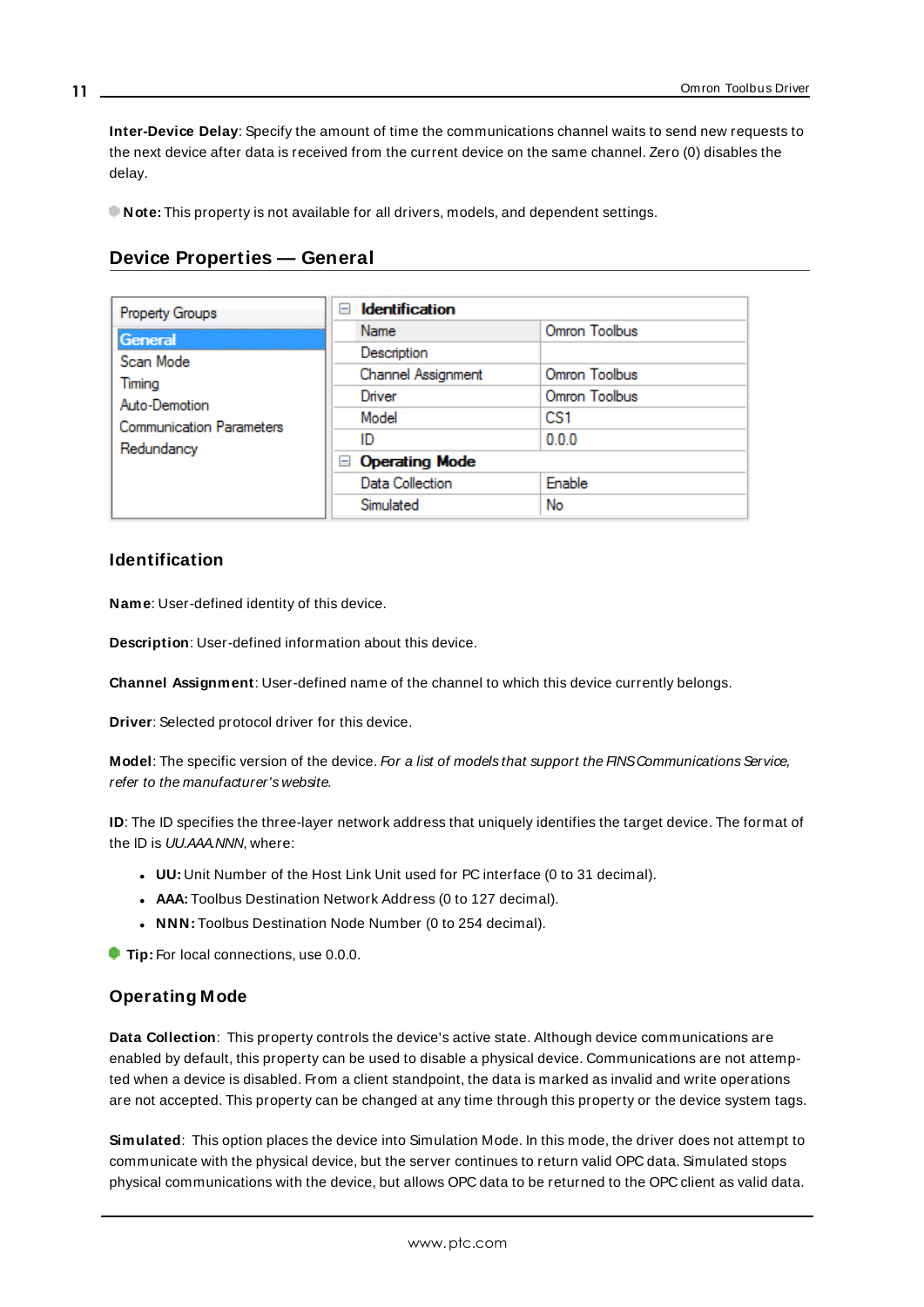While in Simulation Mode, the server treats all device data as reflective: whatever is written to the simulated device is read back and each OPC item is treated individually. The item's memory map is based on the group Update Rate. The data is not saved if the server removes the item (such as when the server is reinitialized). The default is No.

#### **Notes:**

- 1. This System tag (\_Simulated) is read only and cannot be written to for runtime protection. The System tag allows this property to be monitored from the client.
- 2. In Simulation mode, the item's memory map is based on client update rate(s) (Group Update Rate for OPC clients or Scan Rate for native and DDEinterfaces). This means that two clients that reference the same item with different update rates return different data.

 Simulation Mode is for test and simulation purposes only. It should never be used in a production environment.

### <span id="page-11-0"></span>**Device Properties — Scan Mode**

The Scan Mode specifies the subscribed-client requested scan rate for tags that require device communications. Synchronous and asynchronous device reads and writes are processed as soon as possible; unaffected by the Scan Mode properties.

| <b>Property Groups</b> | <b>Scan Mode</b>           |                                    |
|------------------------|----------------------------|------------------------------------|
| General                | Scan Mode                  | Respect Client-Specified Scan Rate |
| <b>Scan Mode</b>       | Initial Updates from Cache | ' Disable                          |
|                        |                            |                                    |

<span id="page-11-4"></span>**Scan Mode**: Specify how tags in the device are scanned for updates sent to subscribing clients. Descriptions of the options are:

- <sup>l</sup> **Respect Client-Specified Scan Rate**: This mode uses the scan rate requested by the client.
- <sup>l</sup> **Request Data No Faster than Scan Rate**: This mode specifies the value set as the maximum scan rate. The valid range is 10 to 99999990 milliseconds. The default is 1000 milliseconds. **Note**: When the server has an active client and items for the device and the scan rate value is increased, the changes take effect immediately. When the scan rate value is decreased, the changes do not take effect until all client applications have been disconnected.
- <sup>l</sup> **Request All Data at Scan Rate**: This mode forces tags to be scanned at the specified rate for subscribed clients. The valid range is 10 to 99999990 milliseconds. The default is 1000 milliseconds.
- <span id="page-11-1"></span><sup>l</sup> **Do Not Scan, Demand Poll Only**: This mode does not periodically poll tags that belong to the device nor perform a read to get an item's initial value once it becomes active. It is the OPC client's responsibility to poll for updates, either by writing to the \_DemandPoll tag or by issuing explicit device reads for individual items. For more information, refer to "Device Demand Poll" in server help.
- <span id="page-11-3"></span><sup>l</sup> **Respect Tag-Specified Scan Rate**: This mode forces static tags to be scanned at the rate specified in their static configuration tag properties. Dynamic tags are scanned at the client-specified scan rate.

<span id="page-11-2"></span>**Initial Updates from Cache**: When enabled, this option allows the server to provide the first updates for newly activated tag references from stored (cached) data. Cache updates can only be provided when the new item reference shares the same address, scan rate, data type, client access, and scaling properties. A device read is used for the initial update for the first client reference only. The default is disabled; any time a client activates a tag reference the server attempts to read the initial value from the device.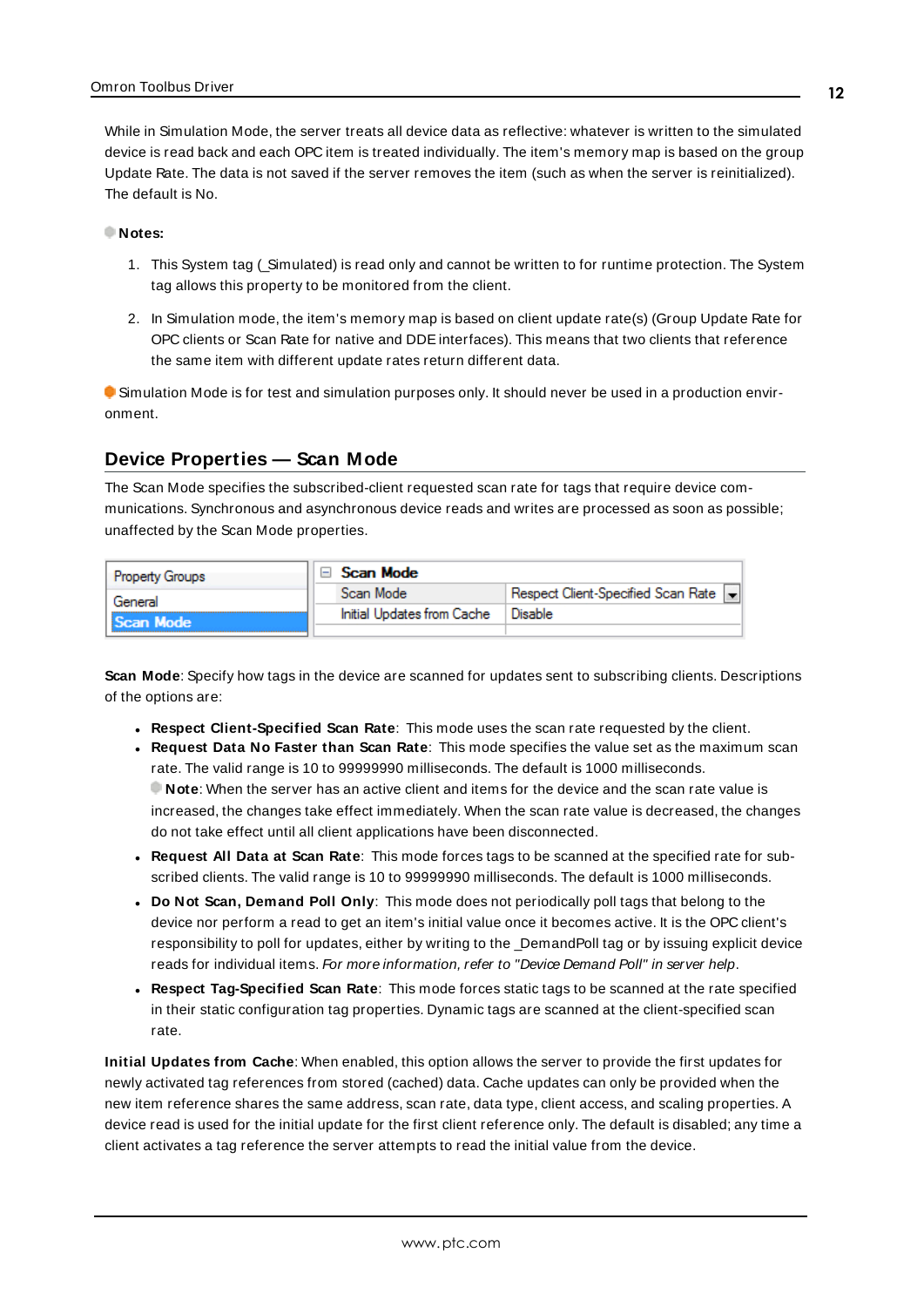### <span id="page-12-2"></span><span id="page-12-0"></span>**Device Properties — Timing**

The device Timing properties allow the driver's response to error conditions to be tailored to fit the application's needs. In many cases, the environment requires changes to these properties for optimum performance. Factors such as electrically generated noise, modem delays, and poor physical connections can influence how many errors or timeouts a communications driver encounters. Timing properties are specific to each configured device.

| <b>Property Groups</b> | $\Box$ Communication Timeouts |      |
|------------------------|-------------------------------|------|
| General                | Connect Timeout (s)           |      |
| Scan Mode              | Request Timeout (ms)          | 1000 |
| <b>Timing</b>          | Attempts Before Timeout       |      |
|                        | Timing<br>-                   |      |
| Redundancy             | Inter-Request Delay (ms)      |      |

### <span id="page-12-3"></span>**Communications Timeouts**

**Connect Timeout**: This property (which is used primarily by Ethernet based drivers) controls the amount of time required to establish a socket connection to a remote device. The device's connection time often takes longer than normal communications requests to that same device. The valid range is 1 to 30 seconds. The default is typically 3 seconds, but can vary depending on the driver's specific nature. If this setting is not supported by the driver, it is disabled.

**Note**: Due to the nature of UDPconnections, the connection timeout setting is not applicable when communicating via UDP.

<span id="page-12-5"></span>**Request Timeout**: Specify an interval used by all drivers to determine how long the driver waits for a response from the target device to complete. The valid range is 50 to 9,999,999 milliseconds (167.6667 minutes). The default is usually 1000 milliseconds, but can vary depending on the driver. The default timeout for most serial drivers is based on a baud rate of 9600 baud or better. When using a driver at lower baud rates, increase the timeout to compensate for the increased time required to acquire data.

<span id="page-12-1"></span>**Attempts Before Timeout**: Specify how many times the driver issues a communications request before considering the request to have failed and the device to be in error. The valid range is 1 to 10. The default is typically 3, but can vary depending on the driver's specific nature. The number of attempts configured for an application depends largely on the communications environment. This property applies to both connection attempts and request attempts.

### <span id="page-12-4"></span>**Timing**

**Inter-Request Delay**: Specify how long the driver waits before sending the next request to the target device. It overrides the normal polling frequency of tags associated with the device, as well as one-time reads and writes. This delay can be useful when dealing with devices with slow turnaround times and in cases where network load is a concern. Configuring a delay for a device affects communications with all other devices on the channel. It is recommended that users separate any device that requires an interrequest delay to a separate channel if possible. Other communications properties (such as communication serialization) can extend this delay. The valid range is 0 to 300,000 milliseconds; however, some drivers may limit the maximum value due to a function of their particular design. The default is 0, which indicates no delay between requests with the target device.

**Note**: Not all drivers support Inter-Request Delay. This setting does not appear if it is not available.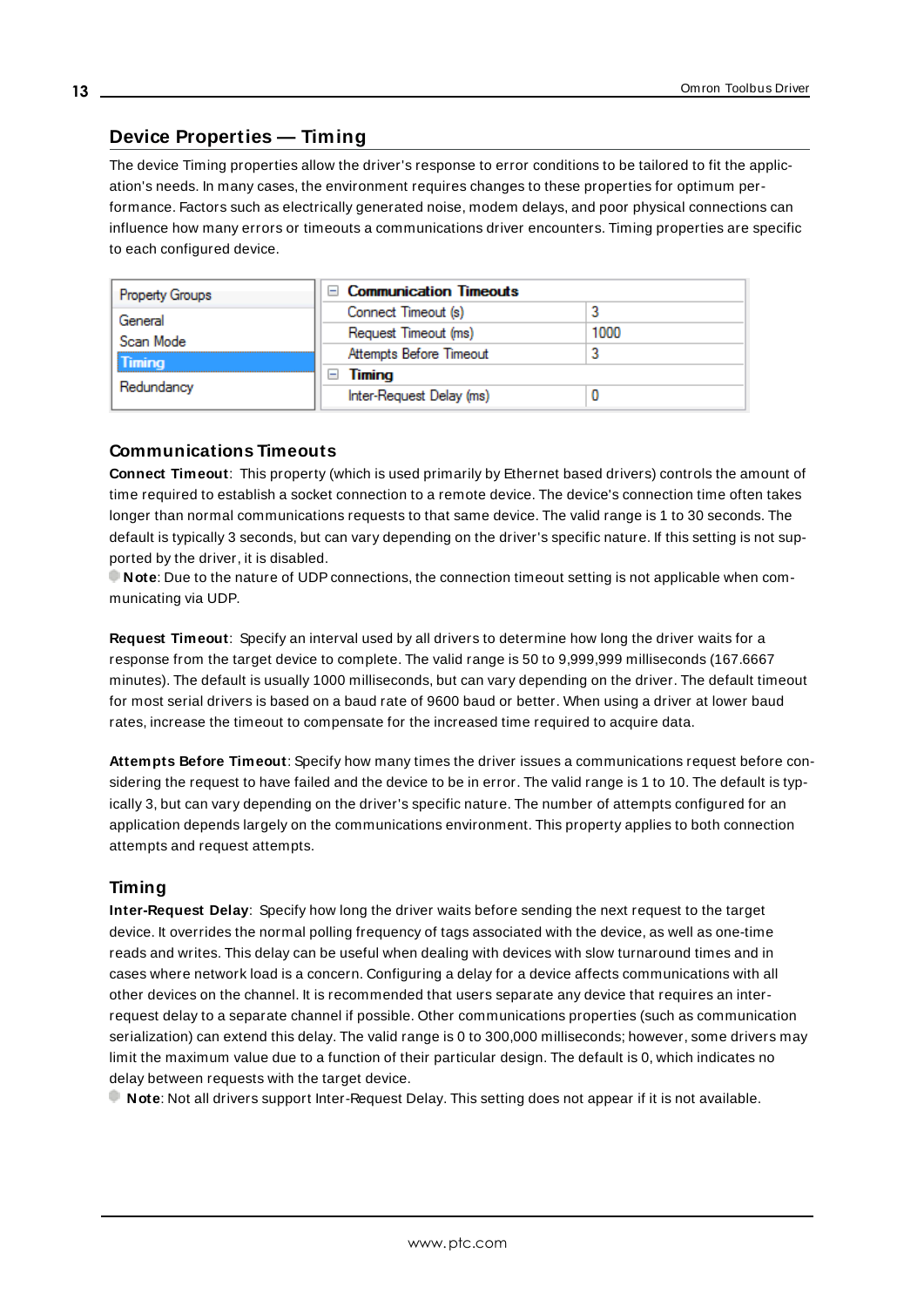### <span id="page-13-0"></span>**Device Properties — Auto-Demotion**

The Auto-Demotion properties can temporarily place a device off-scan in the event that a device is not responding. By placing a non-responsive device offline for a specific time period, the driver can continue to optimize its communications with other devices on the same channel. After the time period has been reached, the driver re-attempts to communicate with the non-responsive device. If the device is responsive, the device is placed on-scan; otherwise, it restarts its off-scan time period.

| <b>Property Groups</b> | $\Box$ Auto-Demotion                    |               |
|------------------------|-----------------------------------------|---------------|
| General                | Demote on Failure                       | <b>Enable</b> |
| Scan Mode              | Timeouts to Demote                      |               |
| Timina                 | Demotion Period (ms)                    | 10000         |
| <b>Auto-Demotion</b>   | Discard Requests when Demoted   Disable |               |
|                        |                                         |               |

<span id="page-13-2"></span>**Demote on Failure**: When enabled, the device is automatically taken off-scan until it is responding again. **Tip**: Determine when a device is off-scan by monitoring its demoted state using the \_AutoDemoted system tag.

<span id="page-13-6"></span>**Timeouts to Demote**: Specify how many successive cycles of request timeouts and retries occur before the device is placed off-scan. The valid range is 1 to 30 successive failures. The default is 3.

<span id="page-13-3"></span>**Demotion Period**: Indicate how long the device should be placed off-scan when the timeouts value is reached. During this period, no read requests are sent to the device and all data associated with the read requests are set to bad quality. When this period expires, the driver places the device on-scan and allows for another attempt at communications. The valid range is 100 to 3600000 milliseconds. The default is 10000 milliseconds.

<span id="page-13-4"></span>**Discard Requests when Demoted**: Select whether or not write requests should be attempted during the off-scan period. Disable to always send write requests regardless of the demotion period. Enable to discard writes; the server automatically fails any write request received from a client and does not post a message to the Event Log.

### <span id="page-13-1"></span>**Device Properties — Communication Parameters**

| <b>Property Groups</b>          | <b>Communication Parameters</b> |     |
|---------------------------------|---------------------------------|-----|
| General                         | Request Size (bytes)            | 128 |
| <b>Communication Parameters</b> |                                 |     |

<span id="page-13-5"></span>**Request Size**: Specify the number of bytes that may be requested from a device at one time. To refine this driver's performance, configure the request size to one of the following settings: 32, 64 or 128 bytes. The default value is 128 bytes.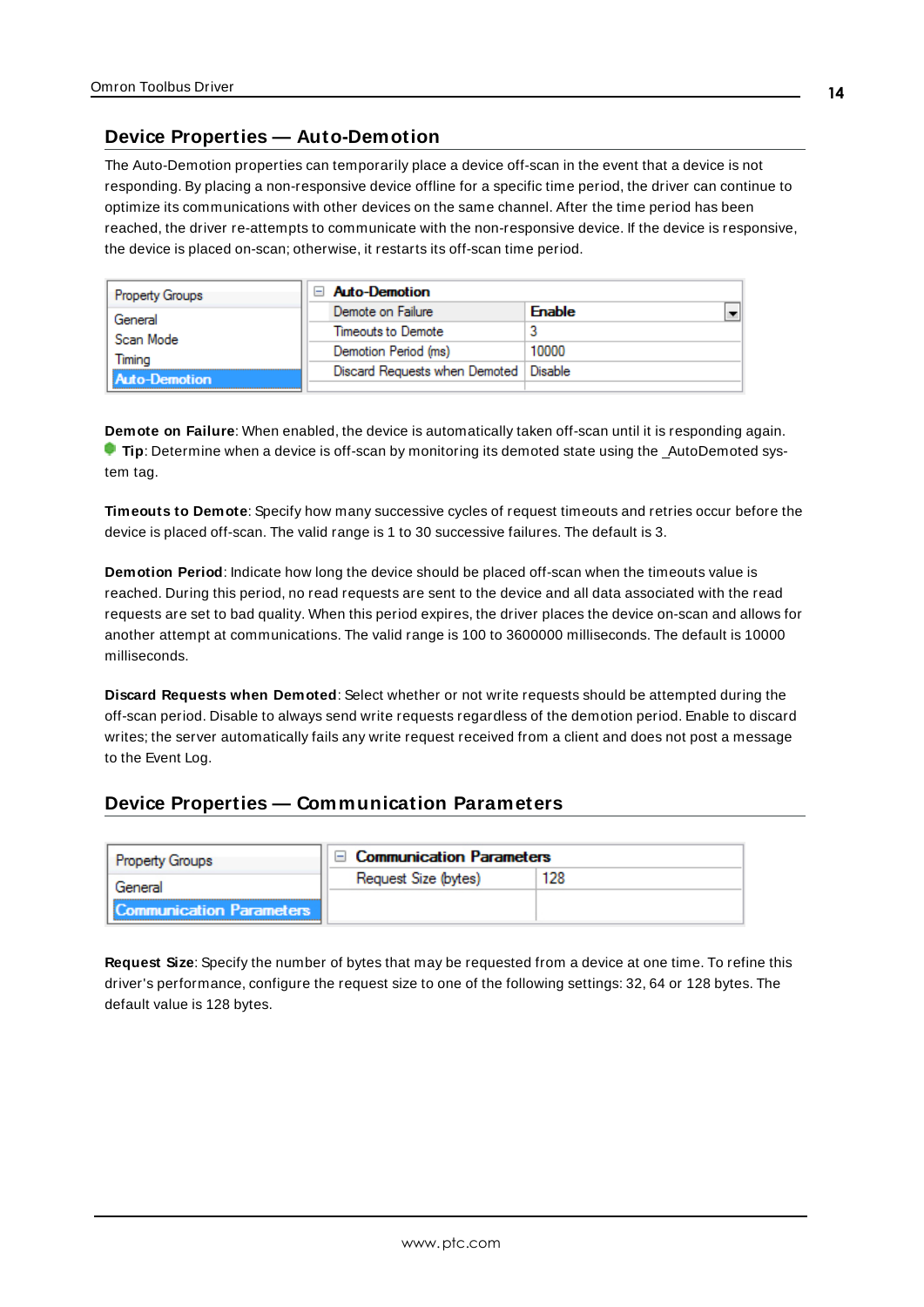# <span id="page-14-0"></span>**Device Properties — Redundancy**

| <b>Property Groups</b>     | Redundancy<br>$=$      |                                    |
|----------------------------|------------------------|------------------------------------|
| General                    | Secondary Path         | <b>Channel Device1</b><br>$\cdots$ |
| Scan Mode                  | Operating Mode         | Switch On Failure                  |
| Timing                     | Monitor Item           |                                    |
| Auto-Demotion              | Monitor Interval (s)   | 300                                |
| Tag Generation             | Return to Primary ASAP | Yes                                |
| <b>Tag Import Settings</b> |                        |                                    |
| Redundancy                 |                        |                                    |
|                            |                        |                                    |

Redundancy is available with the Media-Level Redundancy Plug-In.

Consult the website, a sales representative, or the **user [manual](https://www.kepware.com/getattachment/35461efd-b53a-4219-a109-a89fad20b230/media-level-redundancy-manual.pdf)** for more information.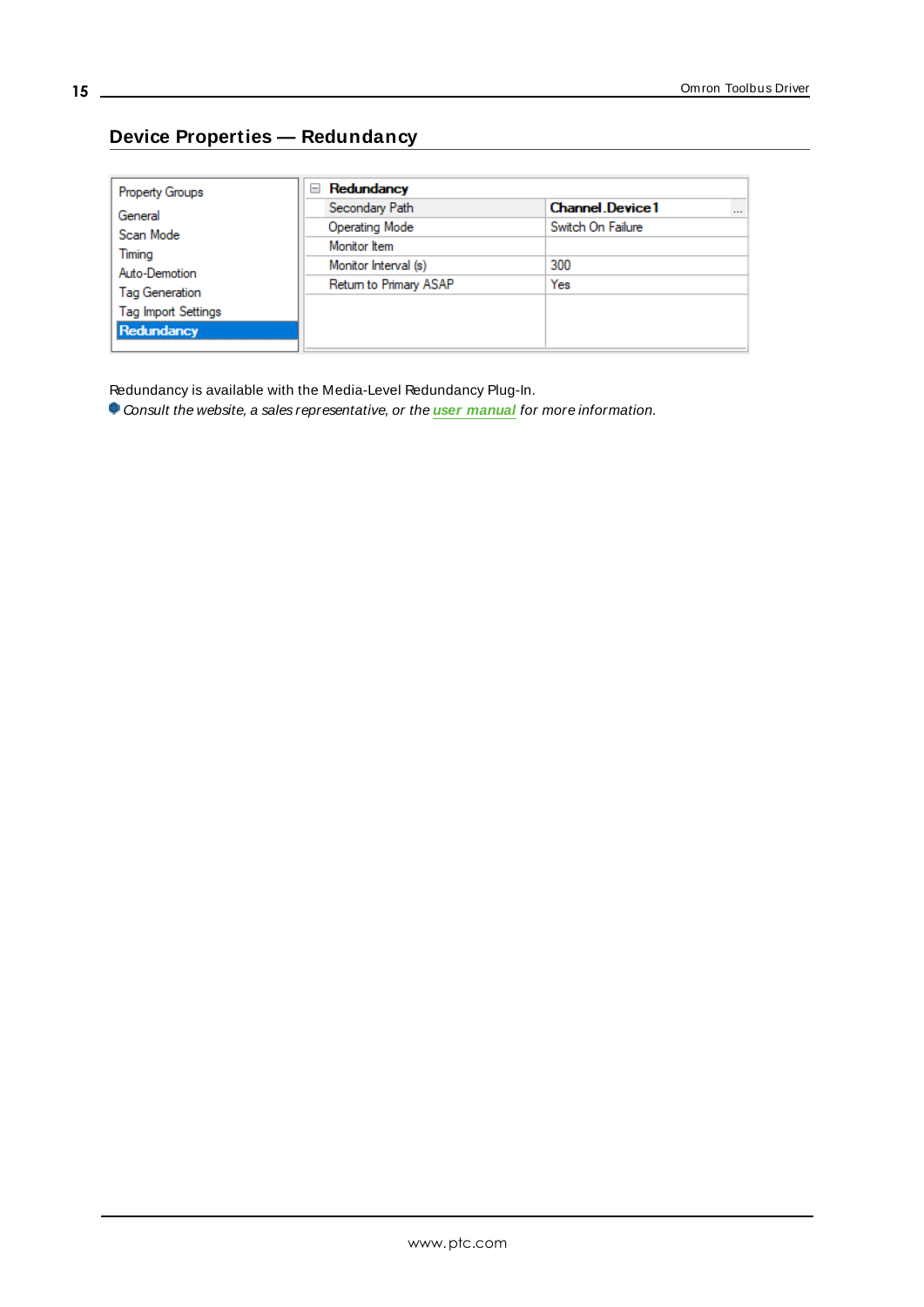## <span id="page-15-0"></span>**Data Types Description**

<span id="page-15-9"></span><span id="page-15-8"></span><span id="page-15-7"></span><span id="page-15-6"></span><span id="page-15-5"></span><span id="page-15-4"></span><span id="page-15-3"></span><span id="page-15-2"></span><span id="page-15-1"></span>

| Data Type      | <b>Description</b>                                                                                |
|----------------|---------------------------------------------------------------------------------------------------|
| <b>Boolean</b> | Single bit                                                                                        |
|                | Signed 16-bit value                                                                               |
| Short          | bit 0 is the low bit<br>bit 14 is the high bit<br>bit 15 is the sign bit                          |
|                | Unsigned 16-bit value                                                                             |
| Word           | bit 0 is the low bit<br>bit 15 is the high bit                                                    |
| Long           | Signed 32-bit value                                                                               |
|                | bit 0 is the low bit<br>bit 30 is the high bit<br>bit 31 is the sign bit                          |
|                | Unsigned 32-bit value                                                                             |
| <b>DWord</b>   | bit 0 is the low bit<br>bit 31 is the high bit                                                    |
| <b>Float</b>   | 32-bit real                                                                                       |
| <b>BCD</b>     | Two byte packed BCD<br>Value range is 0-9999. Behavior is undefined for values beyond this range. |
| <b>LBCD</b>    | Four byte packed BCD                                                                              |
|                | Value range is 0-99999999. Behavior is undefined for values beyond this range.                    |
| String         | Null terminated ASCII string.                                                                     |
|                | Support includes HiLo and LoHi byte order selection and string lengths up to 512 char-<br>acters. |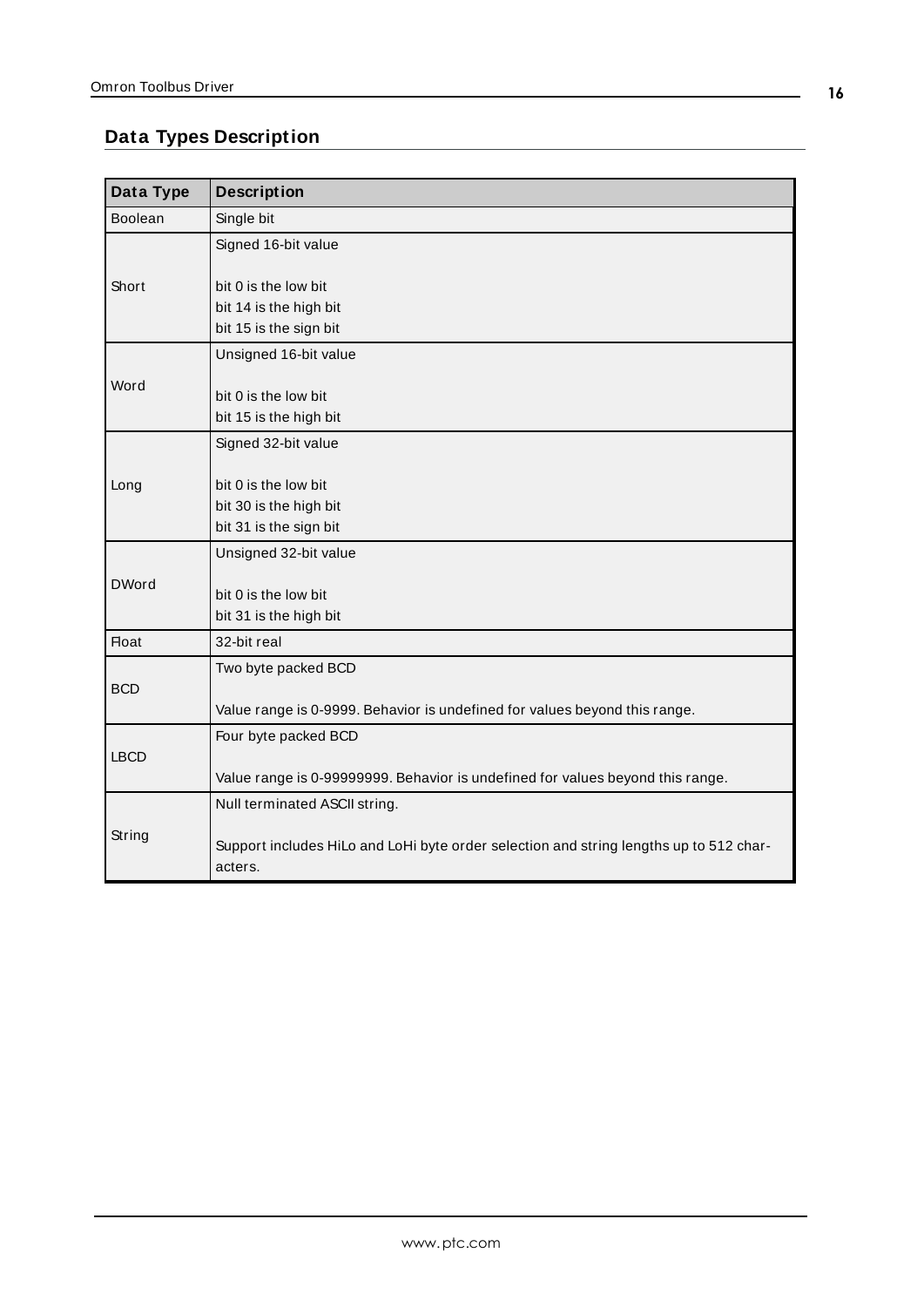## <span id="page-16-0"></span>**CS1/ CJ1 Address Descriptions**

The default data types for dynamically defined tags are shown in **bold**.

| <b>Device Type</b>                                                           | Range                                                                   | Data Type                                     | <b>Access</b> |
|------------------------------------------------------------------------------|-------------------------------------------------------------------------|-----------------------------------------------|---------------|
|                                                                              | A000-A447<br>A000-A446                                                  | Word, Short, BCD, Long,<br>DWord, LBCD, Float | Read Only     |
| <b>Auxiliary Relay</b>                                                       | A448-A959<br>A448-A958                                                  | Word, Short, BCD, Long,<br>DWord, LBCD, Float | Read/Write    |
|                                                                              | A000.00-A000.15A447.00-A447.15                                          | <b>Boolean</b>                                | Read Only     |
|                                                                              | A448.00-A448.15A959.00-A959.15                                          | <b>Boolean</b>                                | Read/Write    |
| <b>CIO</b>                                                                   | CIO0000-CIO6143<br>CIO0000-CIO6142                                      | Word, Short, BCD, Long,<br>DWord, LBCD, Float | Read/Write    |
|                                                                              | CIOxxxx.00-CIOxxxx.15                                                   | <b>Boolean</b>                                |               |
| Counter                                                                      | C0000-C4095                                                             | BCD, Word, Short                              | Read/Write    |
| <b>Counter Status</b>                                                        | CS0000-CS4095                                                           | <b>Boolean</b>                                | Read/Write    |
| Data Memory                                                                  | D00000-D32767<br>D00000-D32766                                          | Word, Short, BCD, Long,<br>DWord, LBCD, Float | Read/Write    |
|                                                                              | Dxxxxx.00-Dxxxxx.15                                                     | <b>Boolean</b>                                |               |
| Data Memory as String<br>with<br>HiLo Byte Order                             | D00000.002H-D32767.128H<br>.I is string length, range 2 to 128<br>chars | String                                        | Read/Write    |
| Data Memory as String<br>with<br>LoHi Byte Order                             | D00000.002L-D32767.128L<br>.I is string length, range 2 to 128<br>chars | <b>String</b>                                 | Read/Write    |
| Data Register                                                                | DR00-DR15<br>DR00-DR14                                                  | Word, Short, BCD, Long,<br>DWord, LBCD, Float | Read/Write    |
| <b>Expansion Data</b><br>Memory*                                             | E00000-E32767<br>E00000-E32766                                          | Word, Short, BCD, Long,<br>DWord, LBCD, Float | Read/Write    |
|                                                                              | Exxxxx.00-Exxxxx.15                                                     | <b>Boolean</b>                                |               |
| <b>Expansion Data</b><br>Memory*<br>as String with HiLo<br><b>Byte Order</b> | E00000.002H-E32767.128H<br>.I is string length, range 2 to 128<br>chars | String                                        | Read/Write    |
| <b>Expansion Data</b><br>Memory*<br>as String with LoHi<br><b>Byte Order</b> | E00000.002L-E32767.128L<br>.I is string length, range 2 to 128<br>chars | <b>String</b>                                 | Read/Write    |
| <b>Expansion Data</b><br>Memory                                              | E00:00000-E12:32767<br>E00:00000-E12:32766                              | Word, Short, BCD, Long,<br>DWord, LBCD, Float | Read/Write    |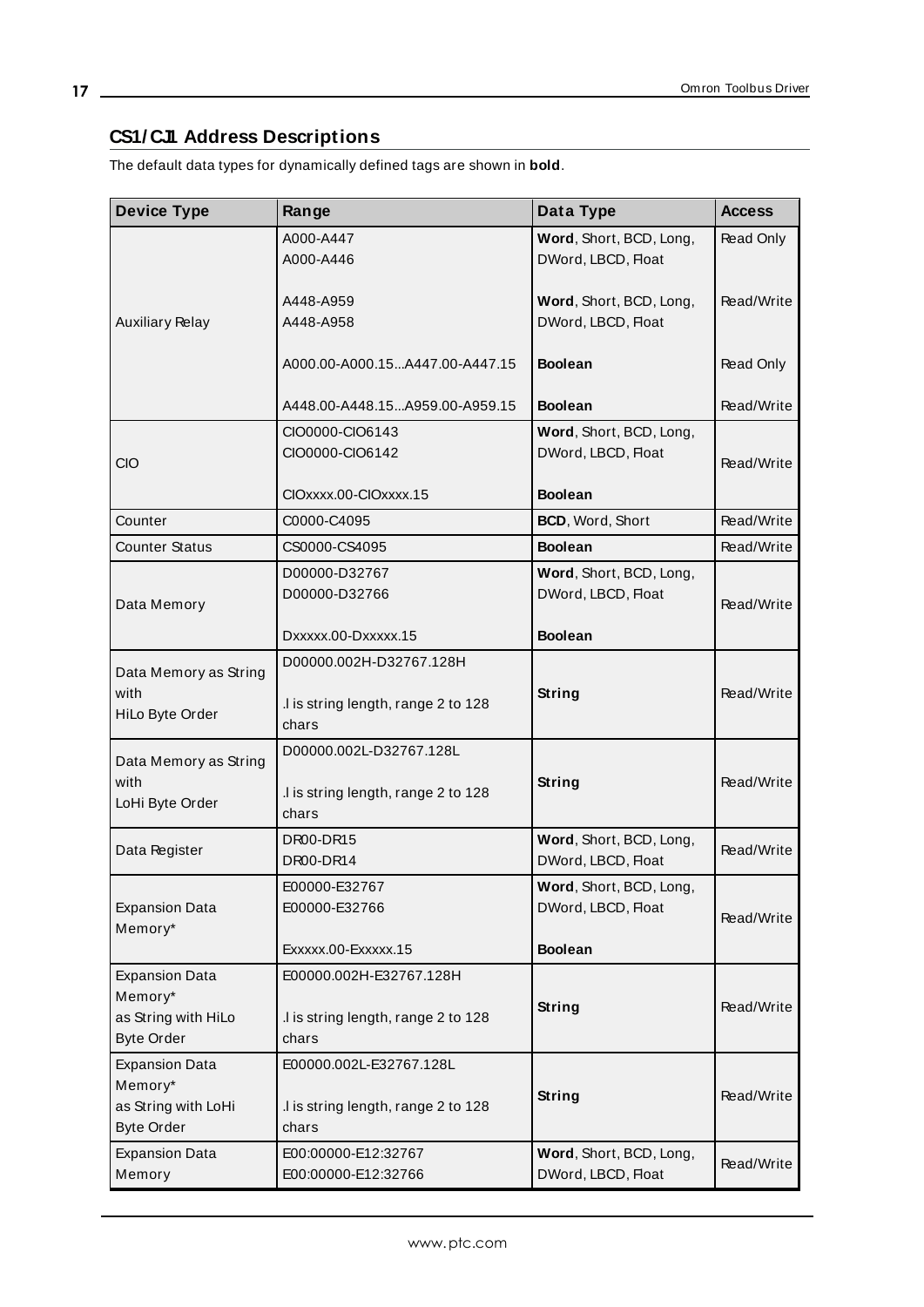| <b>Device Type</b>                                                   | Range                                                                        | Data Type                                                       | <b>Access</b> |
|----------------------------------------------------------------------|------------------------------------------------------------------------------|-----------------------------------------------------------------|---------------|
|                                                                      | $Ex:x.00-Exx:xxxxx.15$                                                       | <b>Boolean</b>                                                  |               |
| <b>Expansion Data</b><br>Memory<br>as String with<br>HiLo Byte Order | E00:00000.002H-E12:32767.128H<br>I is string length, range 2 to 128<br>chars | String                                                          | Read/Write    |
| <b>Expansion Data</b><br>Memory<br>as String with<br>LoHi Byte Order | E00:00000.002L-E12:32767.128L<br>I is string length, range 2 to 128<br>chars | String                                                          | Read/Write    |
| <b>Holding Relay</b>                                                 | H000-H1535<br>Hxxx.00-Hxxx.15                                                | Word, Short, BCD Long,<br>DWord, LBCD, Float<br><b>Boolean</b>  | Read/Write    |
| Index Register                                                       | <b>IR00-IR15</b>                                                             | DWord, Long, LBCD, Float                                        | Read/Write    |
| Task Flag                                                            | TK00-TK31                                                                    | <b>Boolean</b>                                                  | Read Only     |
| Timer                                                                | T0000-T4095                                                                  | BCD, Word, Short                                                | Read/Write    |
| <b>Timer Status</b>                                                  | TS0000-TS4095                                                                | <b>Boolean</b>                                                  | Read/Write    |
| <b>Working Relay</b>                                                 | W000-W511<br>W000-W510<br>Wxxx.00-Wxxx.15                                    | Word, Short, BCD, Long,<br>DWord, LBCD, Float<br><b>Boolean</b> | Read/Write    |

<span id="page-17-1"></span>\* Current bank.

### **String Support**

The CS1 model supports reading and writing data memory (D) and expansion data memory (E) as an ASCII string. When using data memory for string data, each register contains two bytes (two characters) of ASCII data. The order of the ASCII data within a given register can be selected when the string is defined. The length of the string can be from 2 to 128 characters and is entered in place of a bit number. The length must be entered as an even number. The range of registers spanned by the string cannot exceed the range of the device type. The byte order is specified by appending either a "H" or "L" to the address.

### **Examples**

- To address a string starting at D01000 with a length of 100 bytes and HiLo byte order, enter: D01000.100H
- To address a string starting at D01100 with a length of 78 bytes and LoHi byte order, enter: D01100.078L

### <span id="page-17-0"></span>**Array Support**

Arrays are supported for all data types except Boolean and String. There are two methods to addressing an array. Examples are given using data memory locations.

### Dxxxx [rows] [cols]

Dxxxx [cols] (this method assumes "rows" is equal to one)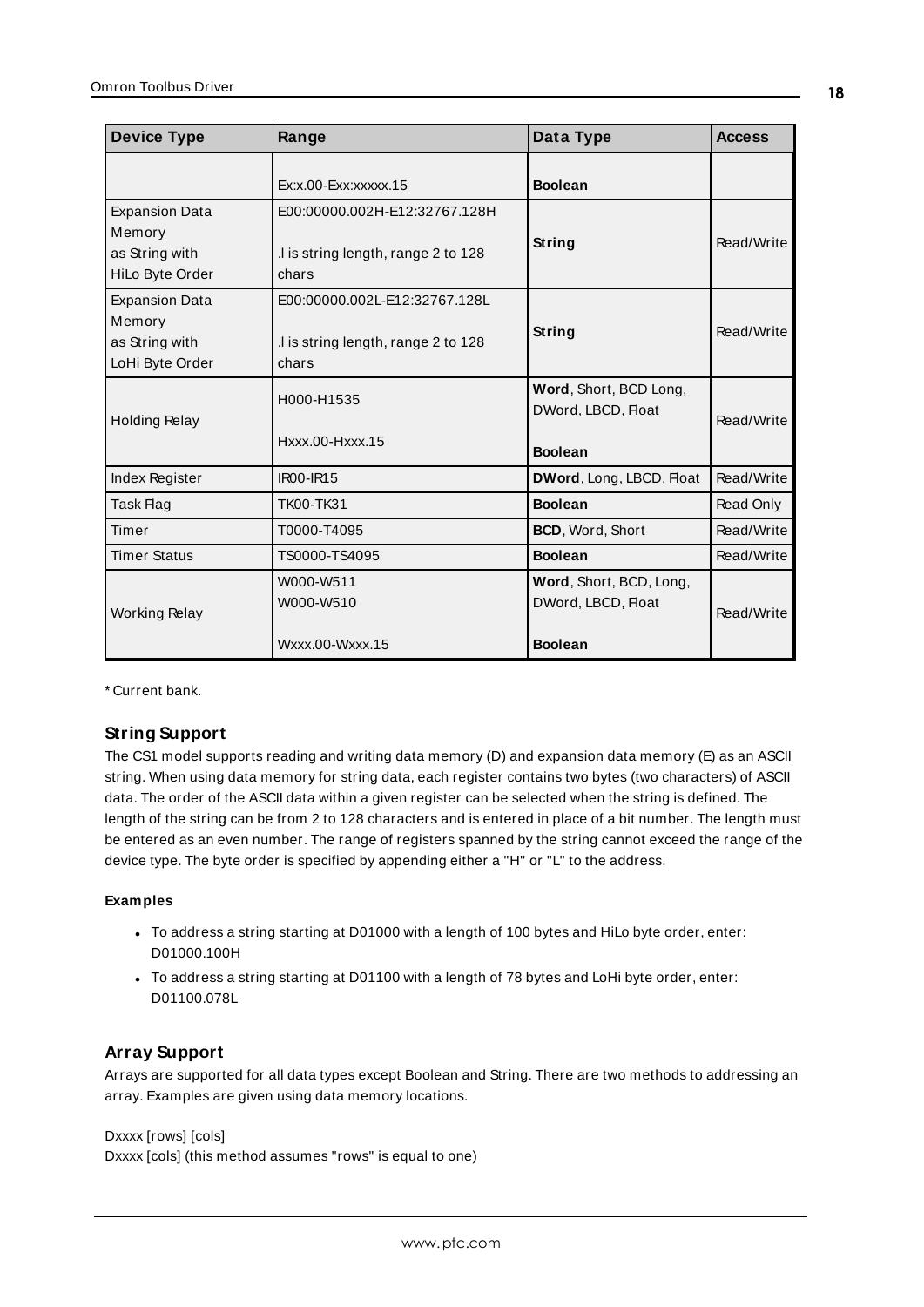Rows multiplied by cols multiplied by data size in bytes (2 for word, short and BCD and 4 for DWord, Long, LBCD and Float) cannot exceed the request size that has been assigned to the device. For example, a 5X5 array of words results in an array size of 50 bytes (which would require a request size of 64 or 128).

**Note:** Use caution when modifying 32-bit values (DWord, Long, LBCD and Float). Each address for which these data types are allowed starts at a word offset within the device. Therefore, DWords D0 and D1 overlap at Word D1 and writing to D0 modifies the value held in D1. It is recommended that these data types are used so that overlapping does not occur. For example, when using DWords, users can prevent overlapping Words by using D0, D2, D4 and so on. The exception to this is IRtags, which are native 32-bit values with MSB to LSB byte ordering for the CS1-series PLCs.

### <span id="page-18-0"></span>**IR, DR, CS, and TS Registers**

The IR, DR, CSand TSregisters can only be written to when the device is in Programming Mode. If the device is in Run Mode, the write is not succeed. If a write is attempted to TSor CSregisters in Run Mode, the write does not succeed and an error message is returned. If a write is attempted to DRor IRregisters in Run Mode, the write does not succeed but no error message is returned.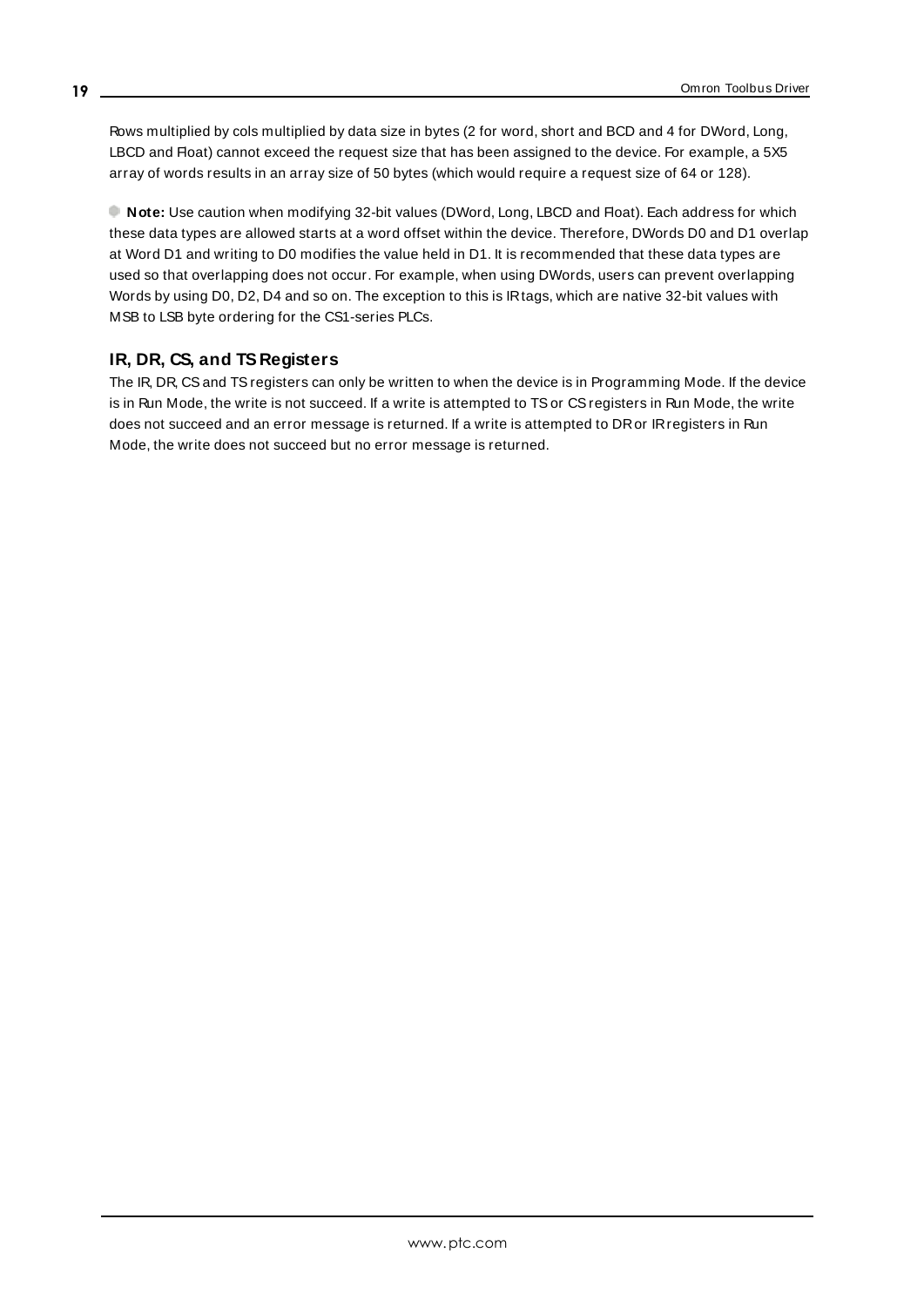# <span id="page-19-0"></span>Event Log Messages

The following information concerns messages posted to the Event Log pane in the main user interface. Consult the OPC server help on filtering and sorting the Event Log detail view. Server help contains many common messages, so should also be searched. Generally, the type of message (informational, warning) and troubleshooting information is provided whenever possible.

## <span id="page-19-1"></span>**Device responded with error. | Error code = '<code>', Address = '<address>', Size = '<number>' (bytes).**

#### **Error Type:**

Warning

### **Possible Cause:**

An untrapped error code was received from device.

#### **Possible Solution:**

<span id="page-19-2"></span>Refer to the Omron FINS communication protocol manual for error information.

#### **Device responded with a local node error.**

### **Error Type:**

Warning

#### **Possible Cause:**

The named device may have been assigned an incorrect network ID.

#### **Possible Solution:**

<span id="page-19-3"></span>Verify that the network ID given to the named device matches that of the actual device.

### **Device responded with destination node error.**

#### **Error Type:**

Warning

#### **Possible Cause:**

The named device may have been assigned an incorrect network ID.

#### **Possible Solution:**

<span id="page-19-4"></span>Verify that the network ID given to the named device matches that of the actual device.

### **Device responded with a communications error.**

## **Error Type:**

Warning

## **Possible Cause:**

The named device may have been assigned an incorrect network ID.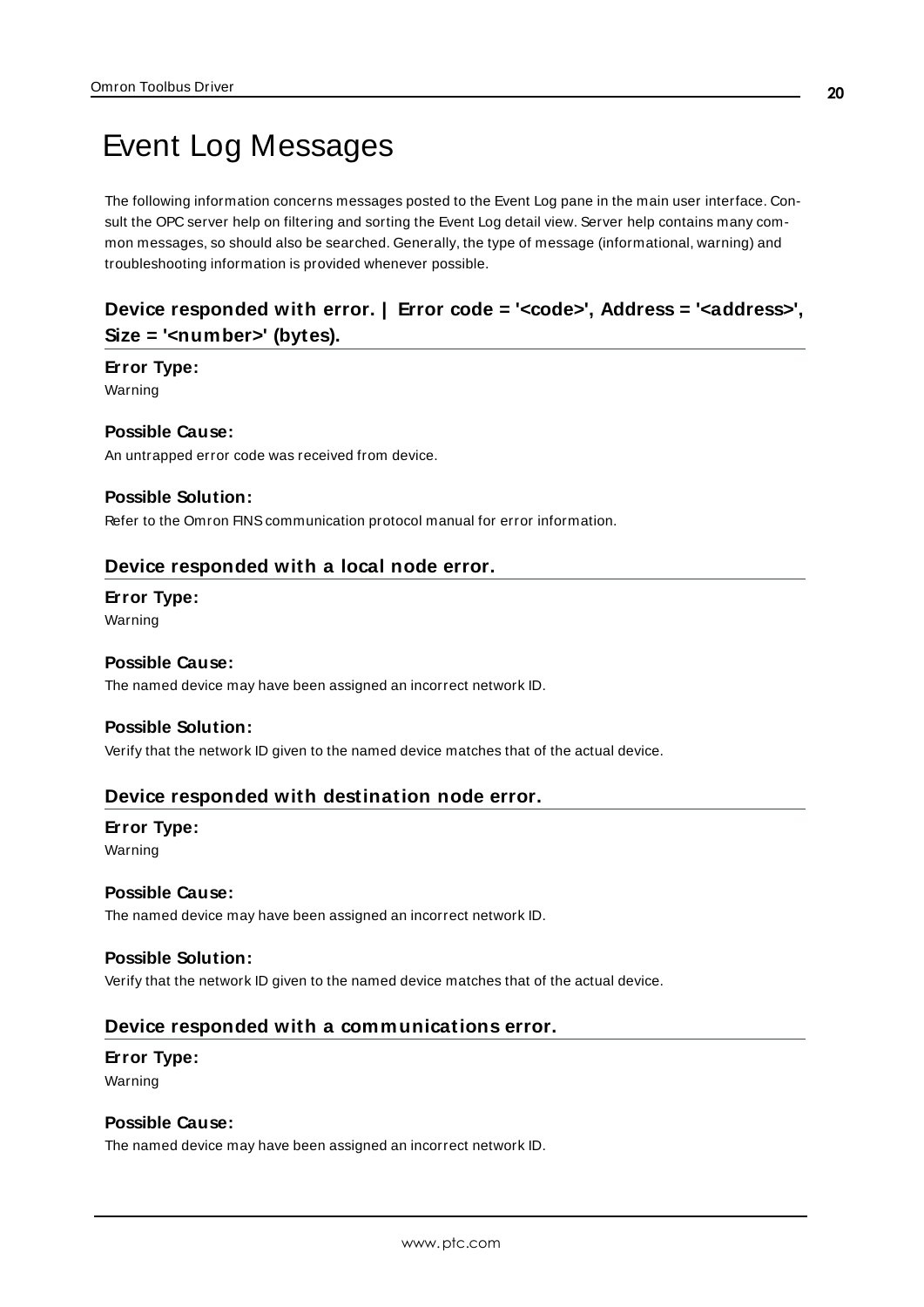### **Possible Solution:**

<span id="page-20-0"></span>Verify that the network ID given to the named device matches that of the actual device.

## **Device cannot process command. | Address = '<address>', Size = '<number>'.**

#### **Error Type:**

Warning

### **Possible Cause:**

The named device cannot process command for specified model.

#### **Possible Solution:**

Verify the model setting.

 **See Also:** Device Setup

### <span id="page-20-1"></span>**Device responded with routing table error.**

**Error Type:** Warning

**Possible Cause:** The named device may have been assigned an incorrect network ID.

#### **Possible Solution:**

<span id="page-20-2"></span>Verify that the network ID given to the named device matches that of the actual device.

## **Device responded with a command format error. | Address = '<address>', Size = '<number>' (bytes).**

## **Error Type:**

Warning

### **Possible Cause:**

- 1. The local node relay table or the relay node local network table is incorrect.
- 2. An incorrect command format has been used.

#### **Possible Solution:**

- 1. Verify routing table settings in the network devices.
- 2. Verify the model setting.

# **See Also:**

Device Setup

**21**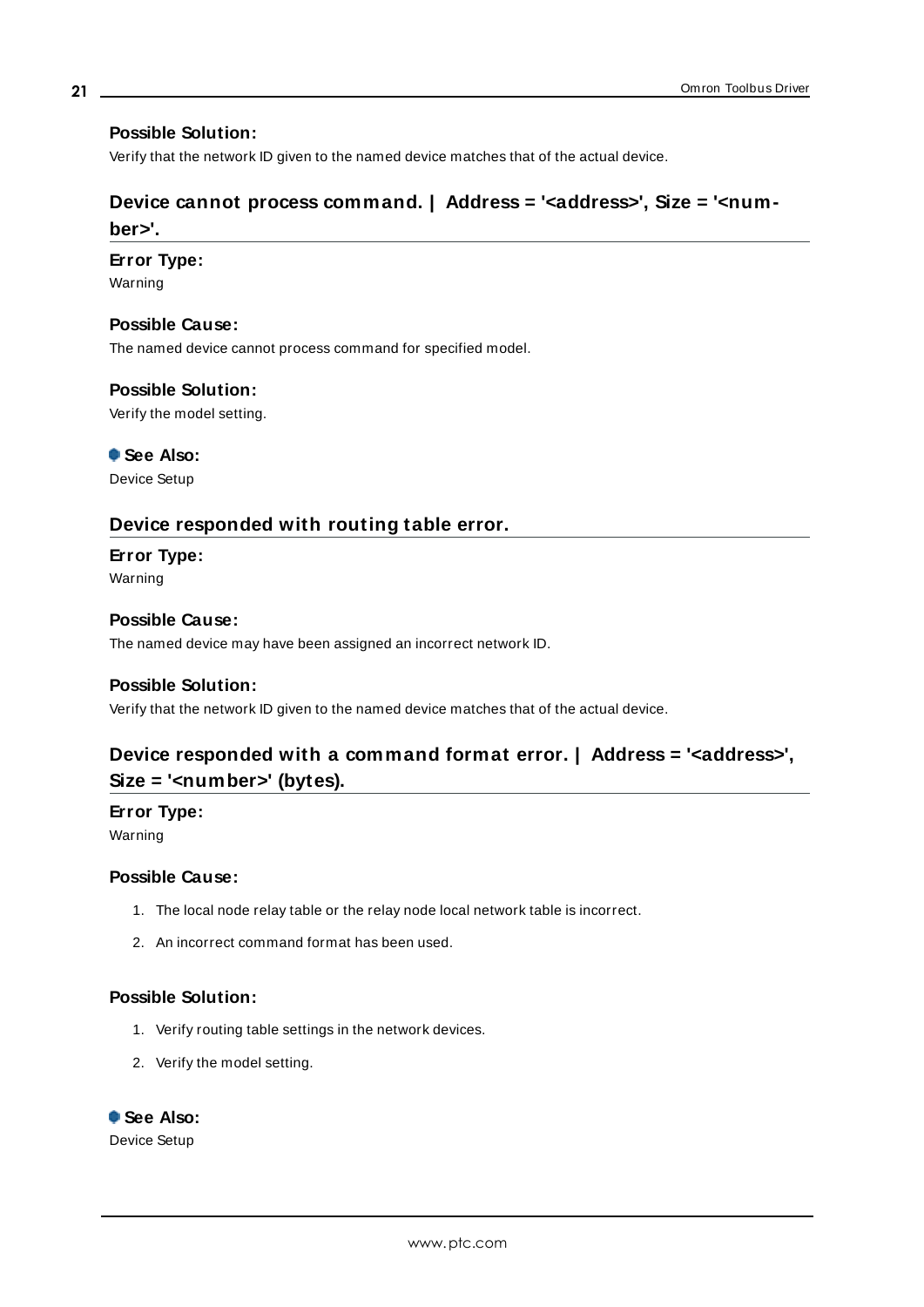## <span id="page-21-0"></span>**Device responded with a command parameter error. | Address = '<address>', Size = '<number>' (bytes).**

## **Error Type:**

Warning

## **Possible Cause:**

The requested memory code area is not available.

## **Possible Solution:**

<span id="page-21-1"></span>Check for the availability of referenced address (such as the existence of Expansion Data Memory).

## **Device responded with read not possible. | Address = '<address>', Size = '<number>' (bytes).**

## **Error Type:**

<span id="page-21-2"></span>Warning

## **Device responded with error in unit.**

# **Error Type:**

Warning

### **Possible Cause:**

There was a CPU bus error or memory error in named device.

### **Possible Solution:**

<span id="page-21-3"></span>Check the unit for error indicator and attempt to clear errors.

## **Device cannot accept command. | Address = '<address>', Size = '<number>' (bytes).**

## **Error Type:**

Warning

### **Possible Cause:**

There are too many commands at the destination node.

### **Possible Solution:**

<span id="page-21-4"></span>Wait for servicing to complete and then re-execute the command.

## **Device access right denied. | Address = '<address>'.**

## **Error Type:**

Warning

## **Possible Cause:**

The access right is held by another device.

## **Possible Solution:**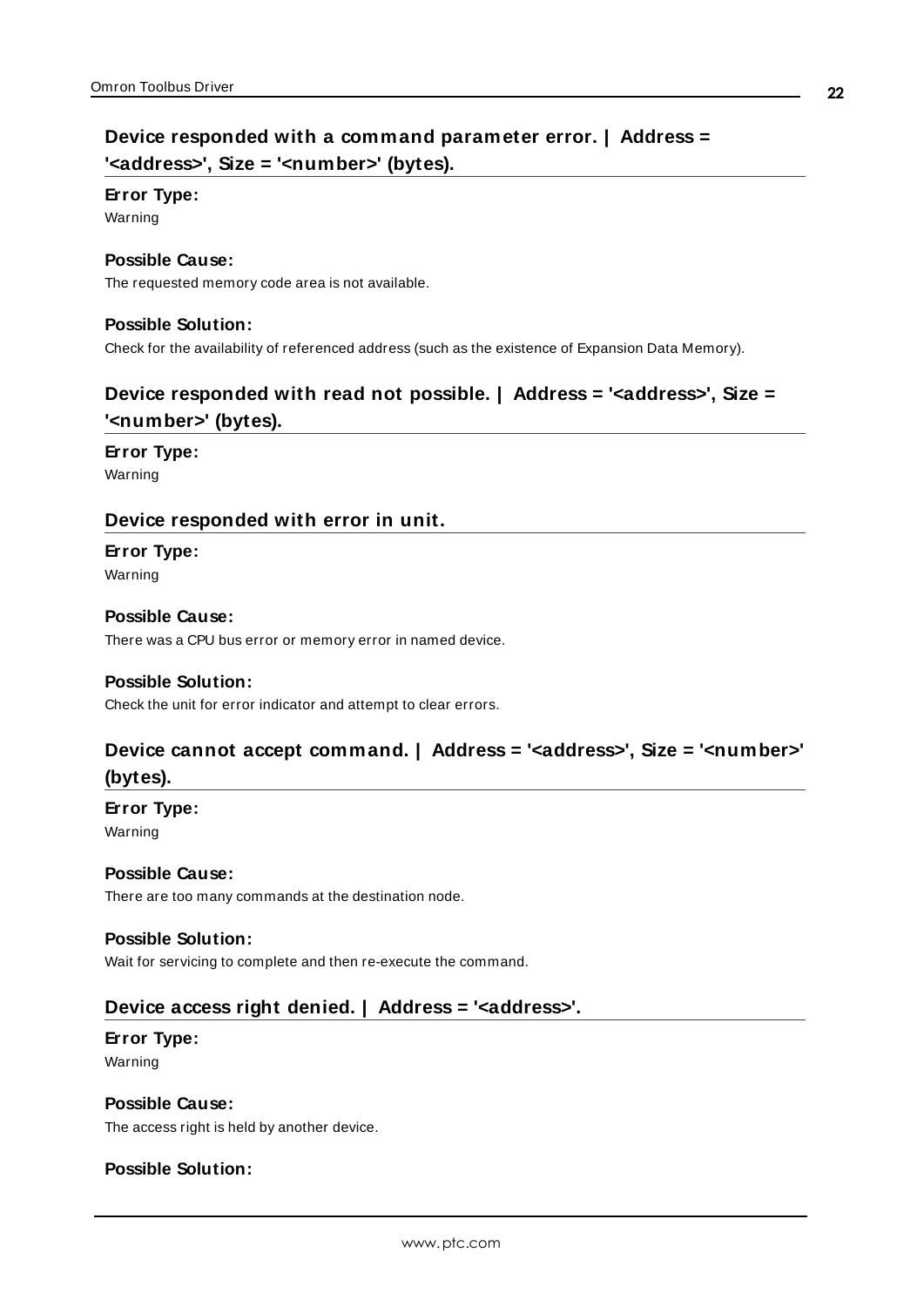<span id="page-22-0"></span>Release the access right, then re-execute command.

## **Device responded with write not possible. | Address = '<address>', Size = '<number>' (bytes).**

### **Error Type:**

Warning

### **Possible Cause:**

The referenced address is read only or write protected.

### **Possible Solution:**

<span id="page-22-1"></span>Check for the write access of referenced address.

# **Unable to write to address for device, the device is in Run Mode. |**

## **Address = '<address>'.**

**Error Type:** Warning

**Possible Cause:** The device is in Run Mode.

**Possible Solution:** Set the device to Programming Mode or Monitor Mode.

### **Note:**

<span id="page-22-2"></span>CSand TSregisters can only be written to when the device is in Programming Mode.

## **Unable to read address for device, the device is in Run Mode. | Address = '<address>'.**

**Error Type:** Warning

**Possible Cause:** The device is in Run Mode.

**Possible Solution:** Set the device to Programming Mode or Monitor Mode.

## <span id="page-22-3"></span>**Unable to write to address for device due to a checksum error. | Address = '<address>'.**

**Error Type:** Warning

**Possible Cause:**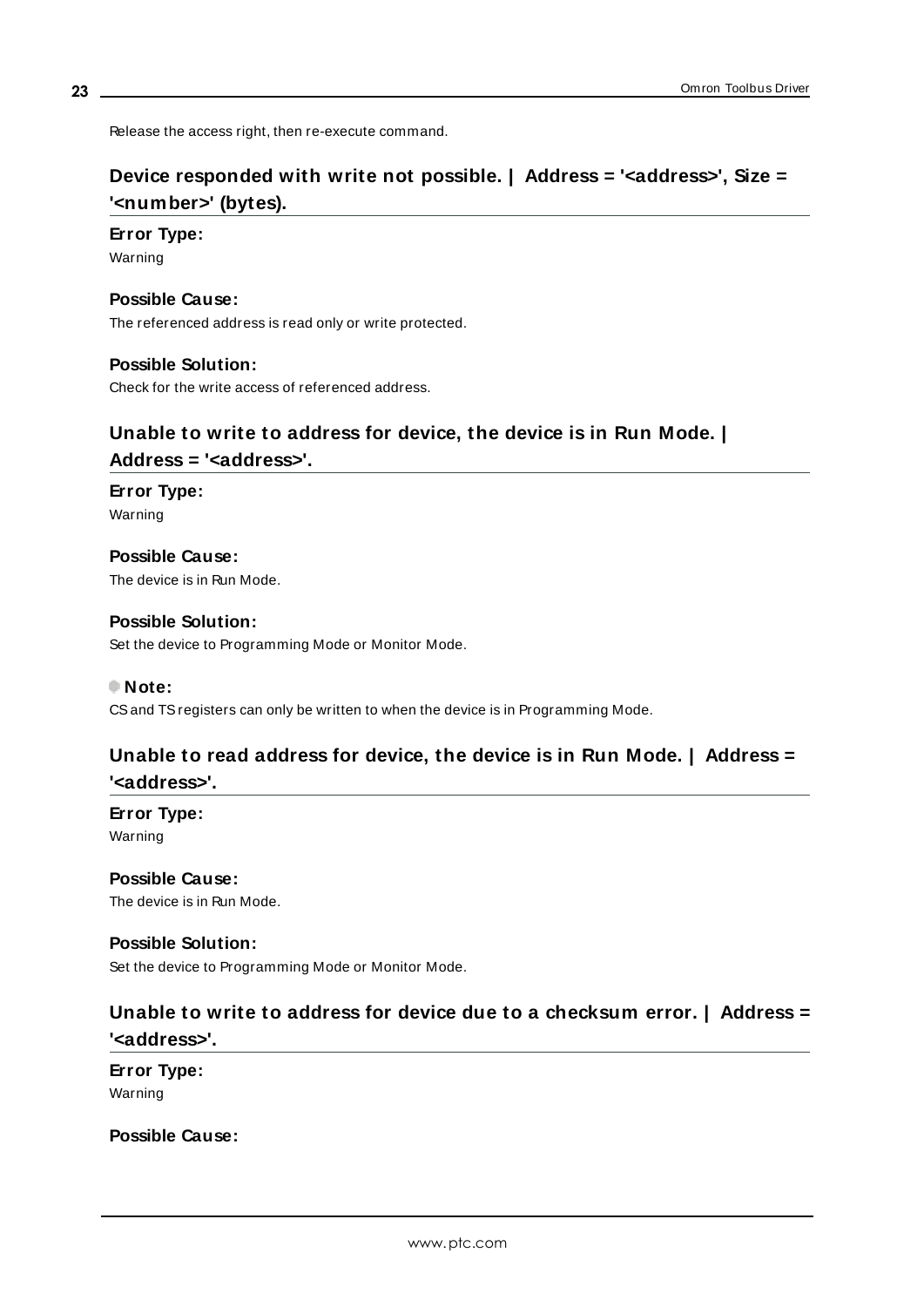- 1. The device could not write to the referenced address and returned a checksum error.
- 2. There may be an issue with the cabling or the device itself.

### **Possible Solution:**

- 1. The driver recovers from this error without intervention.
- 2. Check the cabling and the device itself.

## <span id="page-23-0"></span>**Unable to read address for device due to a checksum error. | Address = '<address>'.**

#### **Error Type:**

Warning

### **Possible Cause:**

- 1. The device could not write to the referenced address and returned a checksum error.
- 2. There may be an issue with the cabling or the device itself.

#### **Possible Solution:**

- 1. The driver recovers from this error without intervention.
- 2. Check the cabling and the device itself.

### <span id="page-23-3"></span><span id="page-23-1"></span>**Error Mask Definitions**

- <span id="page-23-2"></span>**B** = Hardware break detected
- <span id="page-23-4"></span>**F** = Framing Eerror
- <span id="page-23-5"></span>**E**= I/O error
- <span id="page-23-7"></span>**O** = Character buffer overrun
- <span id="page-23-6"></span>**R** = RXbuffer overrun
- <span id="page-23-8"></span>**P** = Received byte parity error
- **T** = TXbuffer full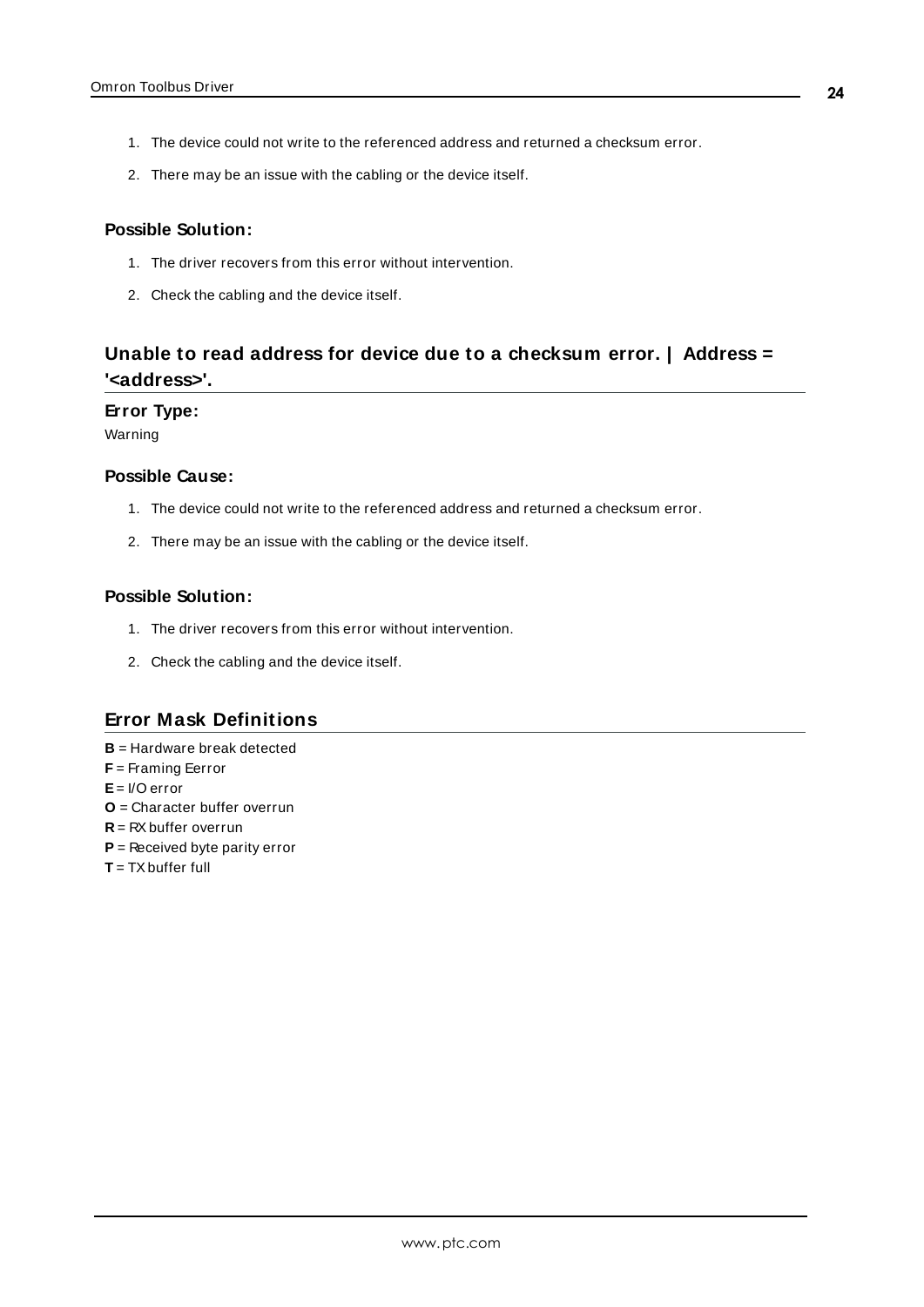# Index

## **A**

Array Support [18](#page-17-0) Attempts Before Timeout [13](#page-12-1) Auto-Demotion [14](#page-13-0)

## **B**

Baud Rate [5](#page-4-2) BCD [16](#page-15-1) Boolean [16](#page-15-2)

## **C**

Cable [5](#page-4-3) Channel Assignment [11](#page-10-1) Communication Parameters [5](#page-4-4), [14](#page-13-1) Communication Protocol [5](#page-4-5) Communications Timeouts [13](#page-12-2) Connect Timeout [13](#page-12-3) CS1/CJ1 Address Descriptions [17](#page-16-0)

## **D**

Data Bits [5](#page-4-6) Data Collection [11](#page-10-2) Data Types Description [16](#page-15-0) Demote on Failure [14](#page-13-2) Demotion Period [14](#page-13-3) Device access right denied. | Address = '<address>'. [22](#page-21-4) Device cannot accept command. | Address = '<address>', Size = '<number>' (bytes). [22](#page-21-3) Device cannot process command. | Address = '<address>', Size = '<number>'. [21](#page-20-0) Device responded with a command format error. | Address = '<address>', Size = '<number>' (bytes). [21](#page-20-2) Device responded with a command parameter error. | Address = '<address>', Size = '<number>' (bytes). [22](#page-21-0) Device responded with a communications error. [20](#page-19-4)

<span id="page-24-0"></span>**25**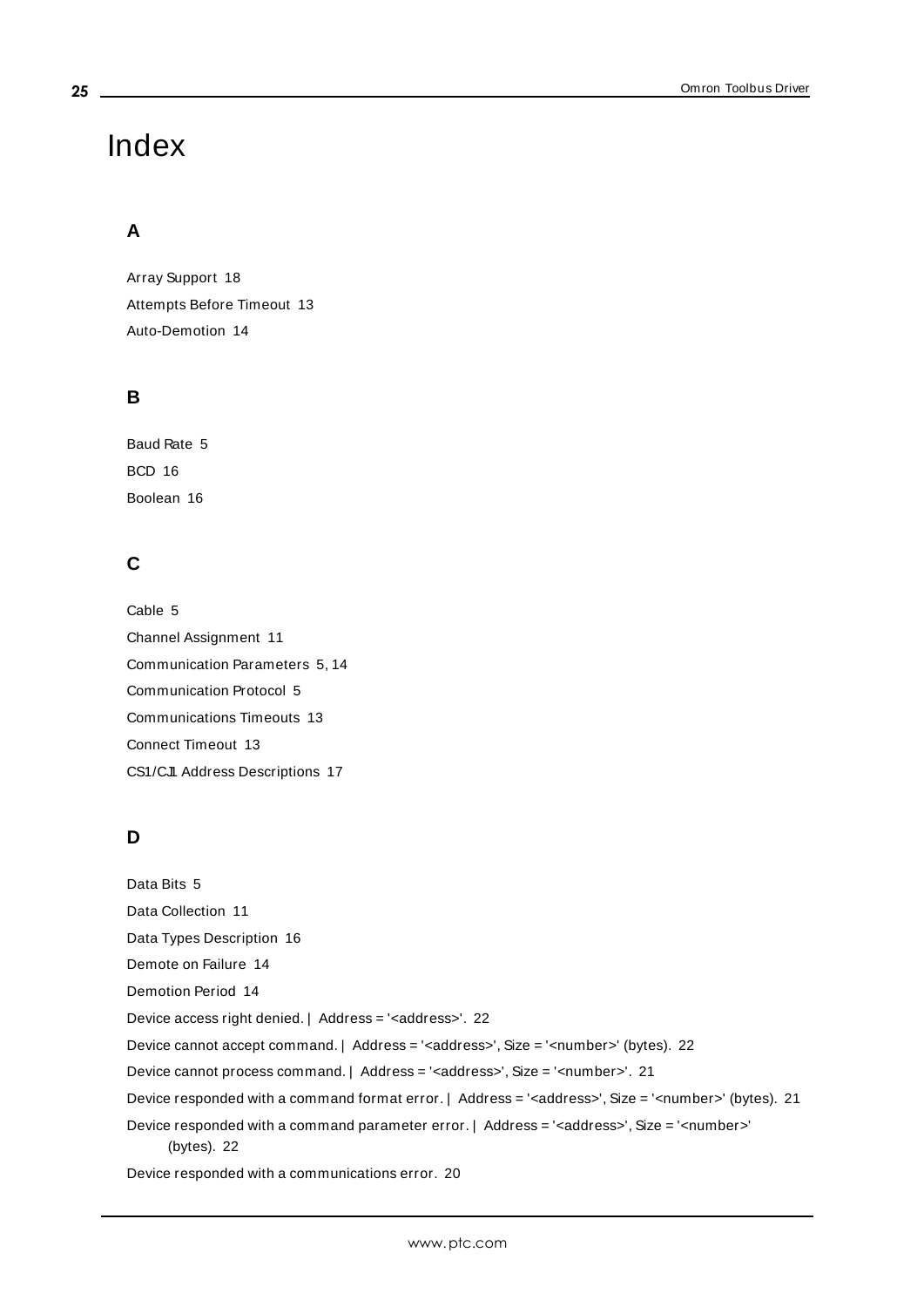Device responded with a local node error. [20](#page-19-2) Device responded with destination node error. [20](#page-19-3) Device responded with error in unit. [22](#page-21-2) Device responded with error. | Error code = '<code>', Address = '<address>', Size = '<number>' (bytes). [20](#page-19-1) Device responded with read not possible. | Address = '<address>', Size = '<number>' (bytes). [22](#page-21-1) Device responded with routing table error. [21](#page-20-1) Device responded with write not possible. | Address = '<address>', Size = '<number>' (bytes). [23](#page-22-0) Discard Requests when Demoted [14](#page-13-4) Do Not Scan, Demand Poll Only [12](#page-11-1) Driver [11](#page-10-3) DWord [16](#page-15-3)

## **E**

Error Mask Definitions [24](#page-23-1) Ethernet Encapsulation [5](#page-4-7) Event Log Messages [20](#page-19-0)

## **F**

Float [16](#page-15-4) Flow Control [5](#page-4-8) Framing [24](#page-23-2)

## **H**

Hardware break [24](#page-23-3)

## **I**

I/O error [24](#page-23-4) ID [11](#page-10-4) Identification [11](#page-10-0) Initial Updates from Cache [12](#page-11-2) Inter-Request Delay [13](#page-12-4) IR, DR, CSand TS Registers [19](#page-18-0)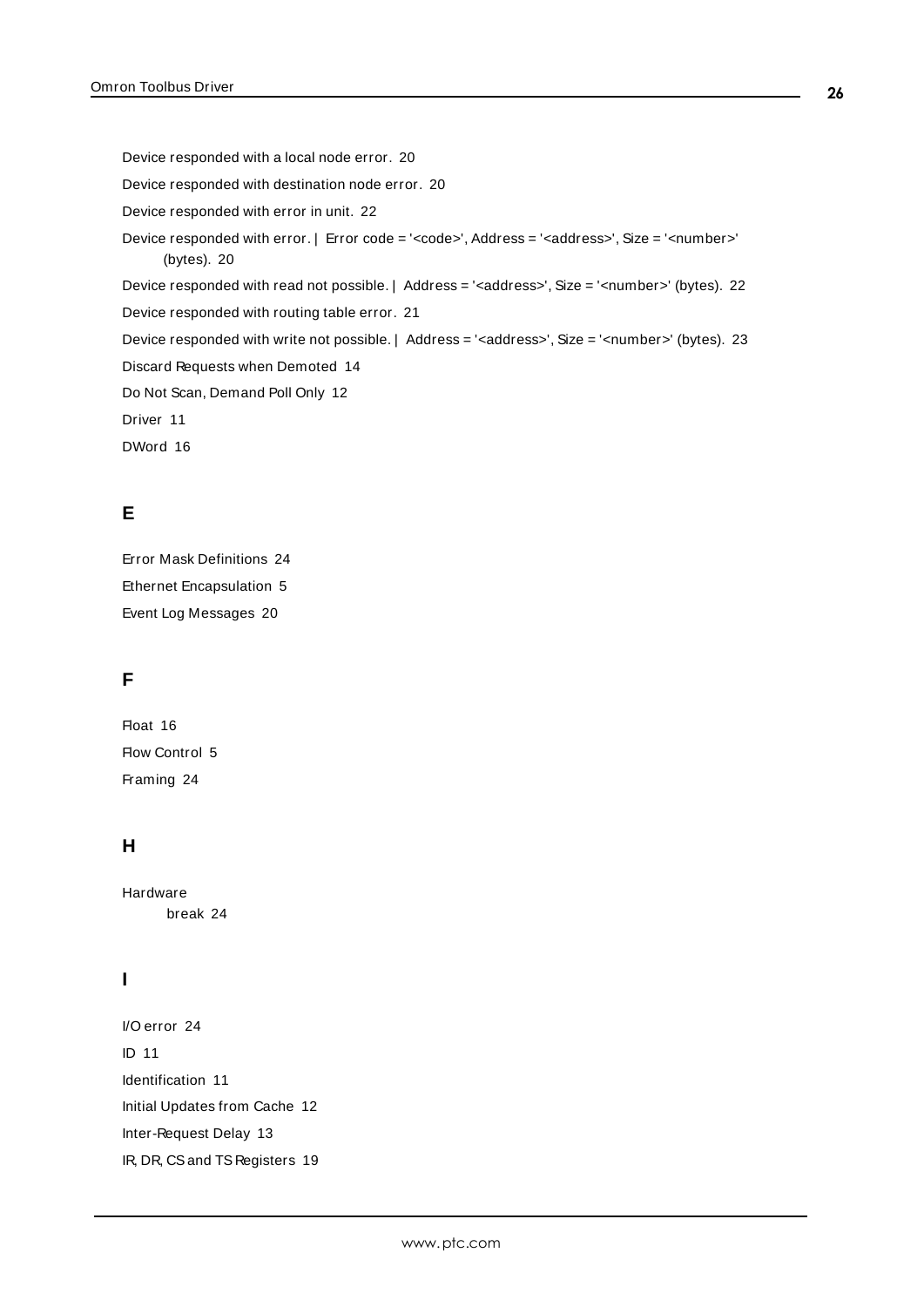## **L**

LBCD [16](#page-15-5) Long [16](#page-15-6)

## **M**

Model [11](#page-10-5)

## **N**

Network [5](#page-4-9)

## **O**

Omron Toolbus devices [5](#page-4-10) Overrun [24](#page-23-5) Overview [5](#page-4-0)

## **P**

Parity [5,](#page-4-11) [24](#page-23-6)

## **R**

Redundancy [15](#page-14-0) Request Size [14](#page-13-5) Request Timeout [13](#page-12-5) Respect Tag-Specified Scan Rate [12](#page-11-3) RXbuffer overrun [24](#page-23-7)

## **S**

Scan Mode [12](#page-11-4) Setup [5](#page-4-1) Short [16](#page-15-7) Simulated [11](#page-10-6)